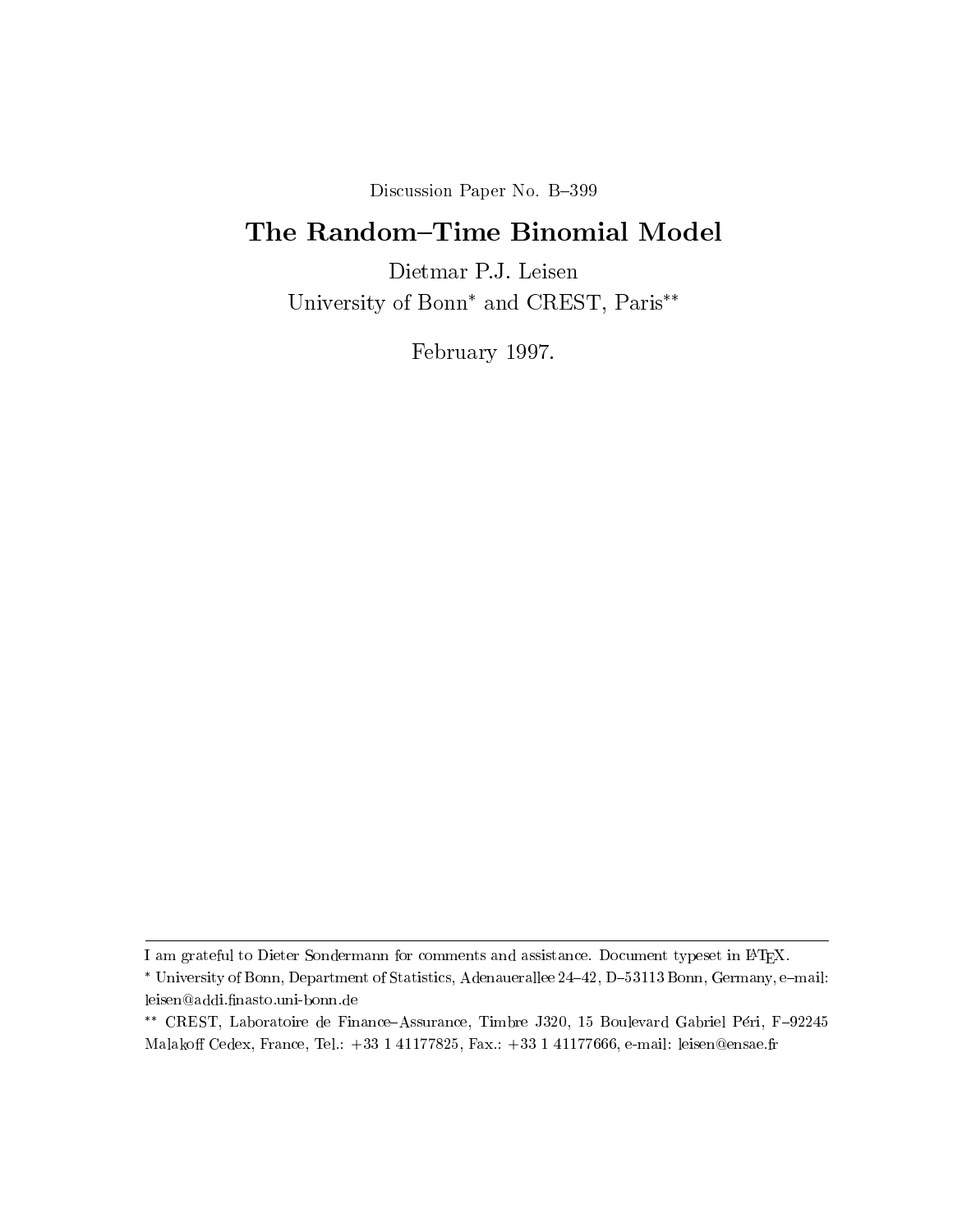# Abstract

In this paper we study Binomial Models with random time steps. We explain, how calculating values for European and American Call and Put options is straightforward for the Random-Time Binomial Model. We present the conditions to ensure weak-convergence to the Black-Scholes setup and convergence of the values for European and American put options. Differently to the CRR-model the convergence behaviour is extremely smooth in our model. By using extrapolation we therefore achieve order of convergence two. This way it is an efficient tool for pricing purposes in the Black-Scholes setup, since the CRR model and its extrapolations typically achieve order one. Moreover our model allows in a straightforward manner to construct approximations to jump-diffusions. The simple valuation approaches and the convergence properties carry immediatly over from the Black–Scholes case.

# Keywords

binomial model, order of convergence, smoothing, extrapolation, jump-diffusion

JEL Classification G13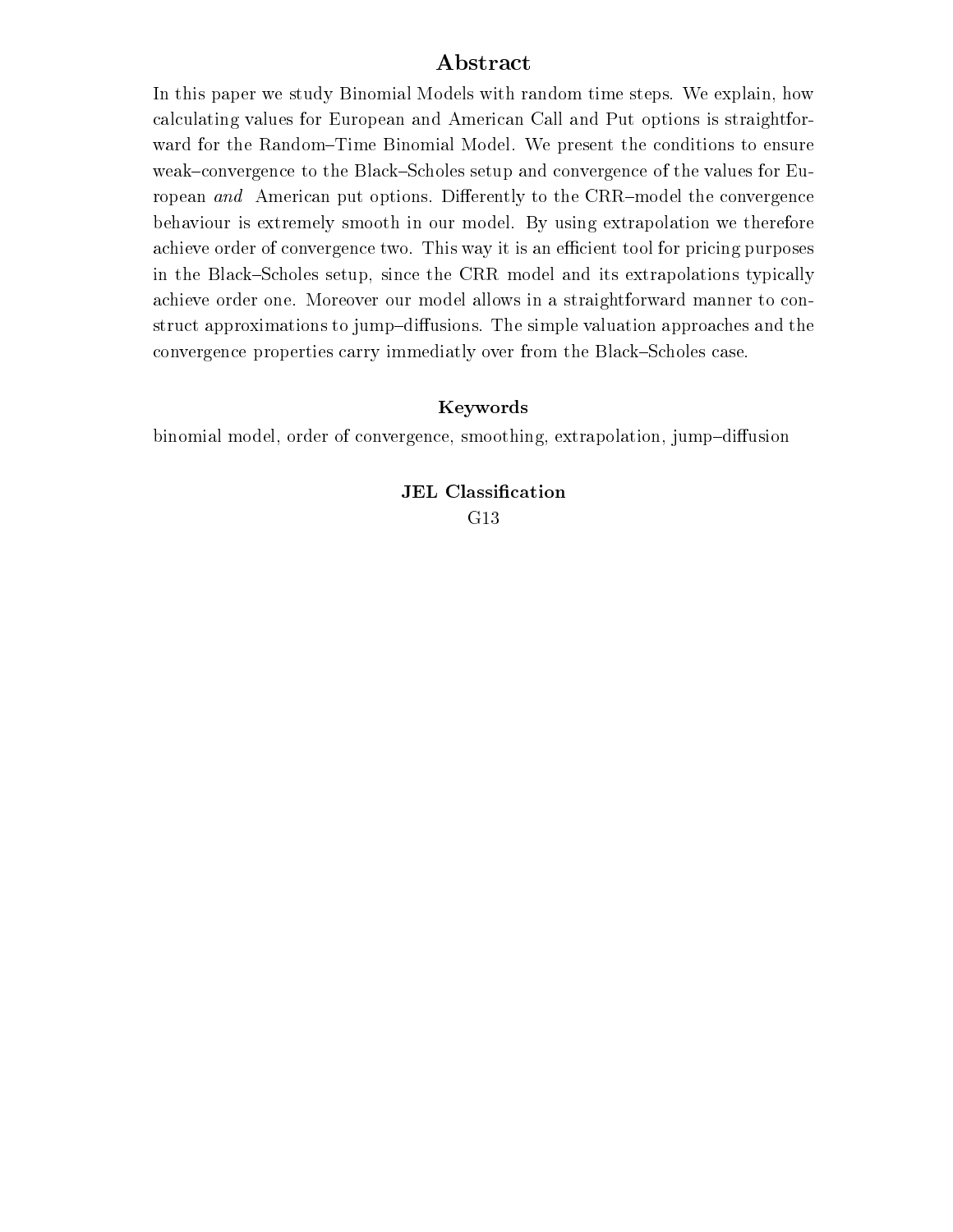#### 1. INTRODUCTION

In a continuous setup, where stock evolution is modeled by geometric Brownian Motion Black and Scholes<sup>[73]</sup> derived a closed-form solution for the value of the European-style option. Later Harrison and Kreps[79] and Harrison and Pliska[81] developed the concept of equivalent martingale measure, which gave an elegant technique to express and solve pricing problems.

Corresponding to the original Black-Scholes framework Cox, Ross and Rubinstein[79] (henceforth CRR) and Rendleman and Bartter[79] independently presented the binomial model. This is a discrete reflection of the continuous process since it merges into the continuous model in the limit. These models are an easy way to explain how continuous trade takes place and infinitely many states are spanned. Besides these didactical advantages it turned out that binomial models can serve in an easy way to give approximations for option values where no closed form solution is available as for example for the American put option. Moreover they are an elegant alternative to PDE-methods for pricing purposes.

The idea to approximate the Black-Scholes setup by a Binomial Model with random time-steps appears already in the works of Föllmer and Sondermann[86] and Sondermann $[87]$  calculating risk-minimizing strategies for a two-sided compound jump-processes. Sondermann $[87]$  suggested this as a way to approximate the process resulting from hedging only when the stock–process reaches certain prespecified discrete levels. It is only recently that Binomial Models with random time-steps came back into consideration. Dengler and Jarrow<sup>[96]</sup> used it as an incomplete markets approximation justing the use of Delta and Gamma for hedging by market participants. Recently Rogers and Stapelton[97] reconsidered the approach of hedging when crossing prespecified levels to price efficiently barrier options. The idea is that incorporting a discrete barrier can be done easily by adjusting the corresponding probabilities. Valuation is simply a mixture of CRR-trees. Unfortunately the distribution on the number of jumps can only be approximated using the work of Petrov[95]. It is easy to see that the simple valuation approach works for any renewal process, yet being limited to time{homogeneous options. We will therefore immediatly suppose that a poisson-process is driving the jumps, which makes valuation much more accessible. Another ma jor contribution is the extension to the valuation of American put options. In all these cases we achieve a very smooth convergence behaviour by choosing the S-spacing suitably, which we can significantly improve through extrapolation in the lines of Leisen[96]. This makes it a very competitive valuation tool.

It is well known that the volatilities implicit in market prices exhibits a strong dependence of volatility on the strike price. According to market participants this is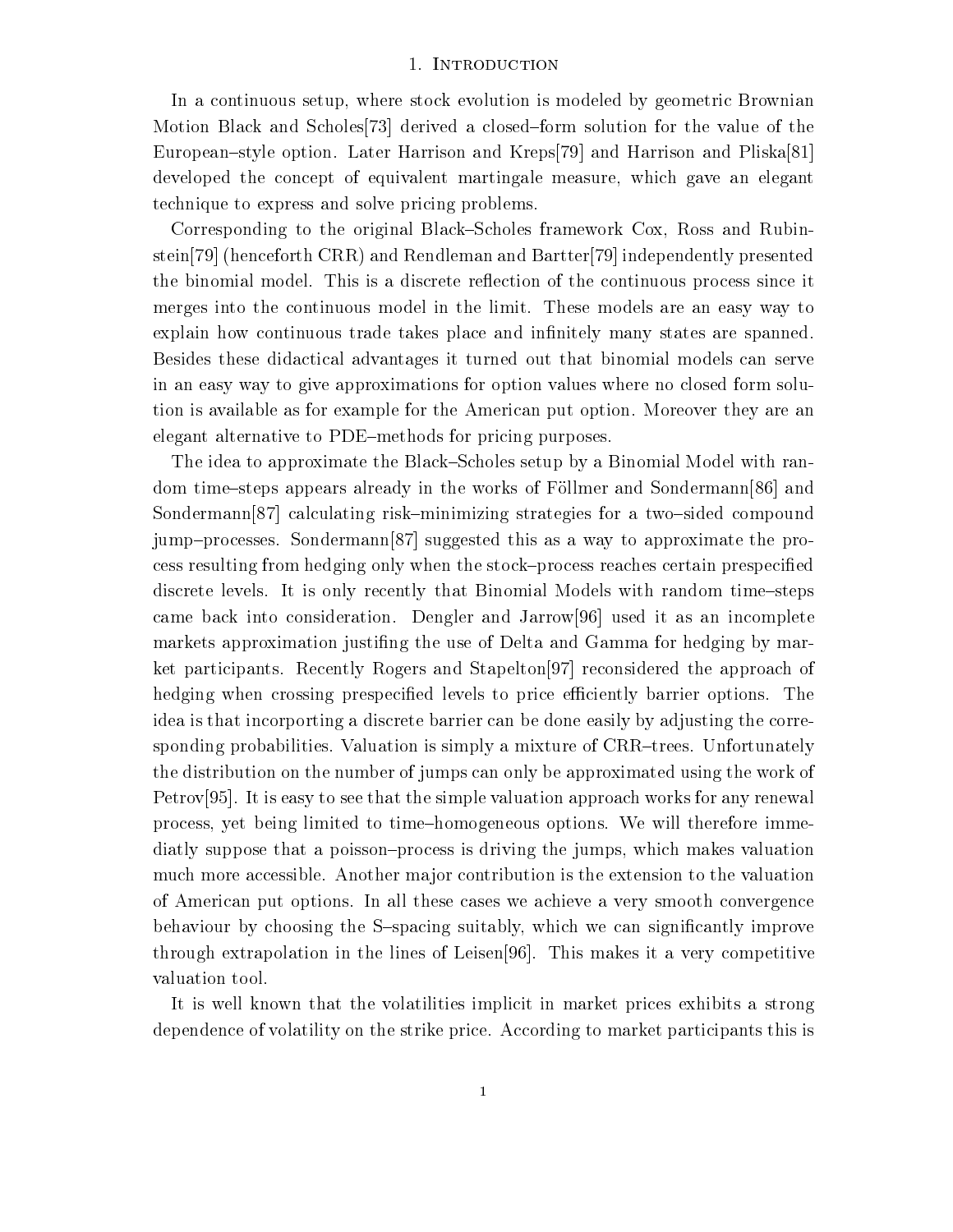due to the inherent fear of sudden strong price changes ("crashes"). The assumption of continuous sample paths may also be criticized from empirical studies (see for example Jarrow and Rosenfeld[84], Ball and Torous[85] and Jorion[88]).

Already Merton<sup>[76]</sup> proposed a model in which he superimposed on the Black-Scholes setup a compound jump process  $(\gamma_{\text{jump}}-diffusions)$ . Whereas geometric Brownian motion describes the arrival of "normal" information, the jump-part models large (discontinuous) price changes due to the arrival of rare \information shocks".

A framework for the valuation using Binomial Models was given by Amin[93] using multinomial models with suitably chosen factors and probabilities. Weak convergence of the processes and using the results of Kushner and DiMasi[78] for the American put was proven. Mercurio and Runggaldier[93] relaxed the assumption of constant intensity by assuming that the jump{part has time{dependent intensity. The value of European Options is now the multidimensional summation of infinite series. Thus it is at least difficult to evaluate. Mulinacci $[96]$  extended the study to american put options and proved convergence of the algorithm to the continuous solution.

The remainder of the paper is organised as follows. In section 2 we will briefly review the properties of the Binomial Model and conditions for weak-convergence in the Skorohod-topology, as well as the extension of  $\text{Amin}[93]$ . Section 3 presents the model and necessary and sufficient conditions for weak-convergence to geometric Brownian Motion. Section 4 discusses the valuation of European and American Options. Section 5 discusses jump-diffusions.

#### 2. The Binomial Model

On a probability space  $(i \ell, \mathcal{F}, P)$  we suppose the stock price process to be described by

$$
dS_t = rS_t dt + \sigma S_t dW_t
$$

$$
(2.2) \qquad \qquad \Longleftrightarrow \qquad S_t = \exp\left\{\mu t + \sigma W_t\right\}
$$

where  $\mu := r - \frac{\sigma^2}{2}$  and the interest rate r as well as the volatility  $\sigma$  are supposed to be constant.  $(W_t)_t$  is a standard Wiener-process on the probability space. It is more convenient to work on the logarithm:

$$
(2.3) \t\t X_t := \ln S_t
$$

$$
(2.4) \qquad \qquad = \quad \mu t + \sigma W_t
$$

Now suppose we are given a refinement n, a set  $\mathcal{T}^n = \{0 = t_{n,0} < t_{n,1} \ldots < t_{n,n} = T\}$ of equidistant trading dates:  $t_{n,i+1} - t_{n,i} = \Delta t_n := \frac{T}{n}$  and a sequence  $(\kappa_{n,i})_{i=0,\ldots,n}$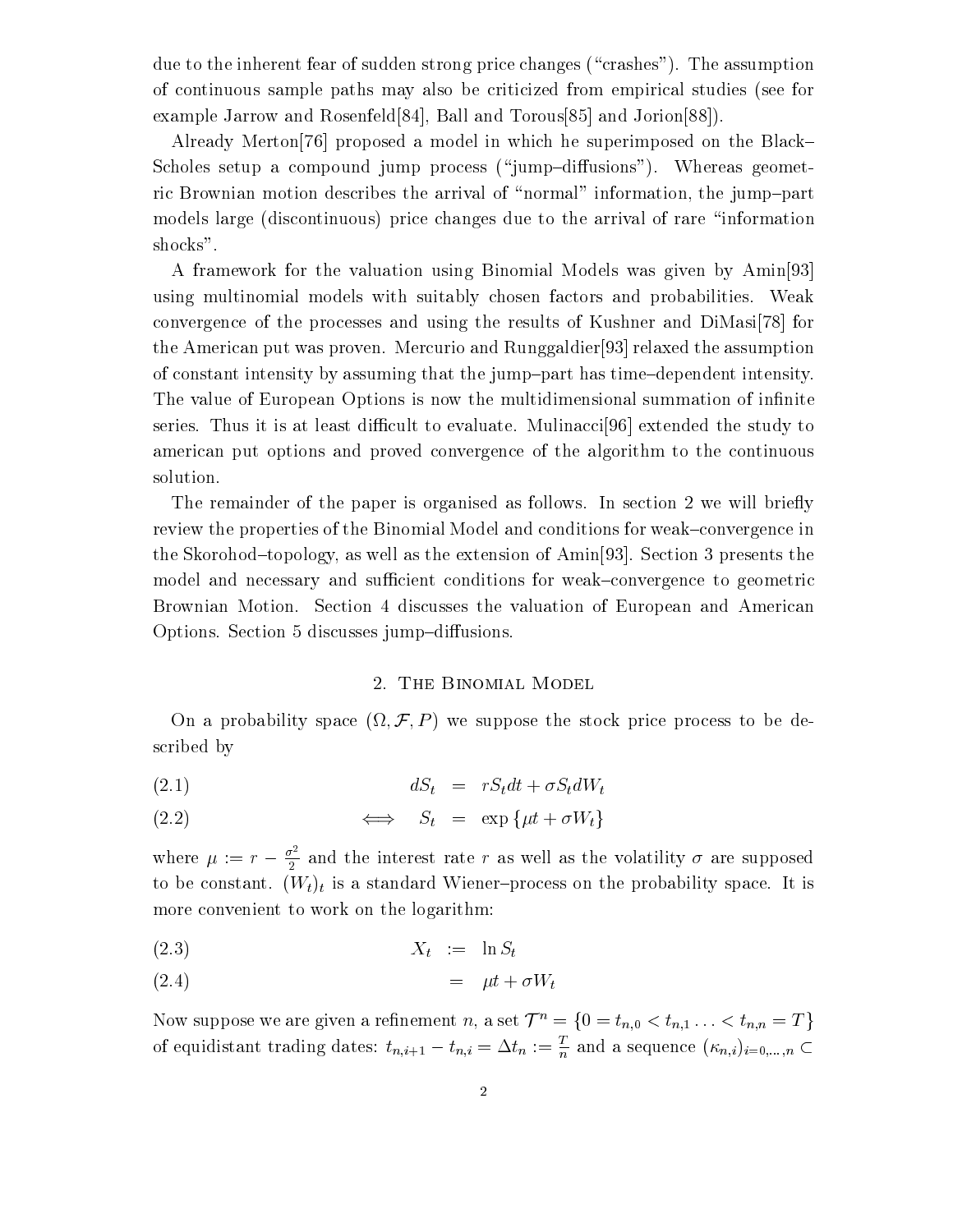**R**. Then define the independent random variables:

(2.5) 
$$
\overline{R}_{n,i} \sim \begin{cases} \kappa_{n,i} + v_{n,i} & ; p_{n,i} \\ \kappa_{n,i} - v_{n,i} & ; 1 - p_{n,i} \equiv q_{n,i} \end{cases}
$$

Denote:

$$
\overline{X}_t^{(n)} \quad := \quad \sum_{i=1}^{N_t} \overline{R}_{n,i}
$$
\n
$$
\overline{S}_t^{(n)} \quad := \quad \exp \overline{X}_t^{(n)}
$$
\n
$$
\text{where} \quad N_t \quad := \quad \left\lfloor \frac{t}{\Delta t_n} \right\rfloor
$$

The process  $S_t^{(n)}$  is called a *Binomial Model* with refinement n. In the sequel we restrict ourselves to Binomial Models, where  $\overline{R}_{n,1},\ldots,\overline{R}_{n,n}$  are identically distributed. Thus we assume that  $\kappa_{n,i} = \kappa_n$ ,  $v_{n,i} = v_n$  and call  $(u_n, d_n, p_n) = (\exp(\kappa_n +$  $(v_n), \exp(\kappa_n - v_n), p_n)$  its *characteristics*.

Please note that differently to the common literature where the discrete process are defined only at dates  $t_{n,i} \in \mathcal{T}^n$  we define it on the whole interval  $[0, T]$  as a càdlàg process. This is for technical convenience. Yet, as long as we assume that trading takes place only at the discrete dates this makes no difference.

We will further suppose that the space  $\mathcal D$  of cadlag processes is equipped with the Skorohod topology and denote by  $\Longrightarrow$  the weak-convergence in distribution on  ${\mathcal D}.$ We are then interested in  $X^{\cdots} \implies X$  as processes.

Obviously necessary conditions are

(2.6) 
$$
E\left[\frac{\overline{R}_{n,1}}{\Delta t_n}\right] \xrightarrow{n} r - \frac{\sigma^2}{2}
$$

$$
\frac{\text{Var}\left(\overline{R}_{n,1}\right)}{\Delta t_n} \xrightarrow{n} \sigma^2
$$

#### Theorem 2.1:

Suppose that conditions  $(2.6)$  and  $(2.7)$  are fulfilled. Then:

$$
(2.8) \t\t \overline{X}^{(n)} \xrightarrow{d} X
$$

$$
(2.9) \t\t \overline{S}^{(n)} \stackrel{d}{\implies} S
$$

Proof. For (2.8) we refer to Donsker's theorem (see corollary VII.3.11 in Jacod and Shiryaev[87]) and for (2.9) we note that the function exp is continuous.  $\Box$ 

The martingale measure condition is  $E[\exp{\{\overline{R}_{n,1}\}}] = \exp{\{r\Delta t_n\}}$ . Similarly to the transfer from (2.2) to (2.4) it can be shown by applying the Itô  ${\rm -}$  formula that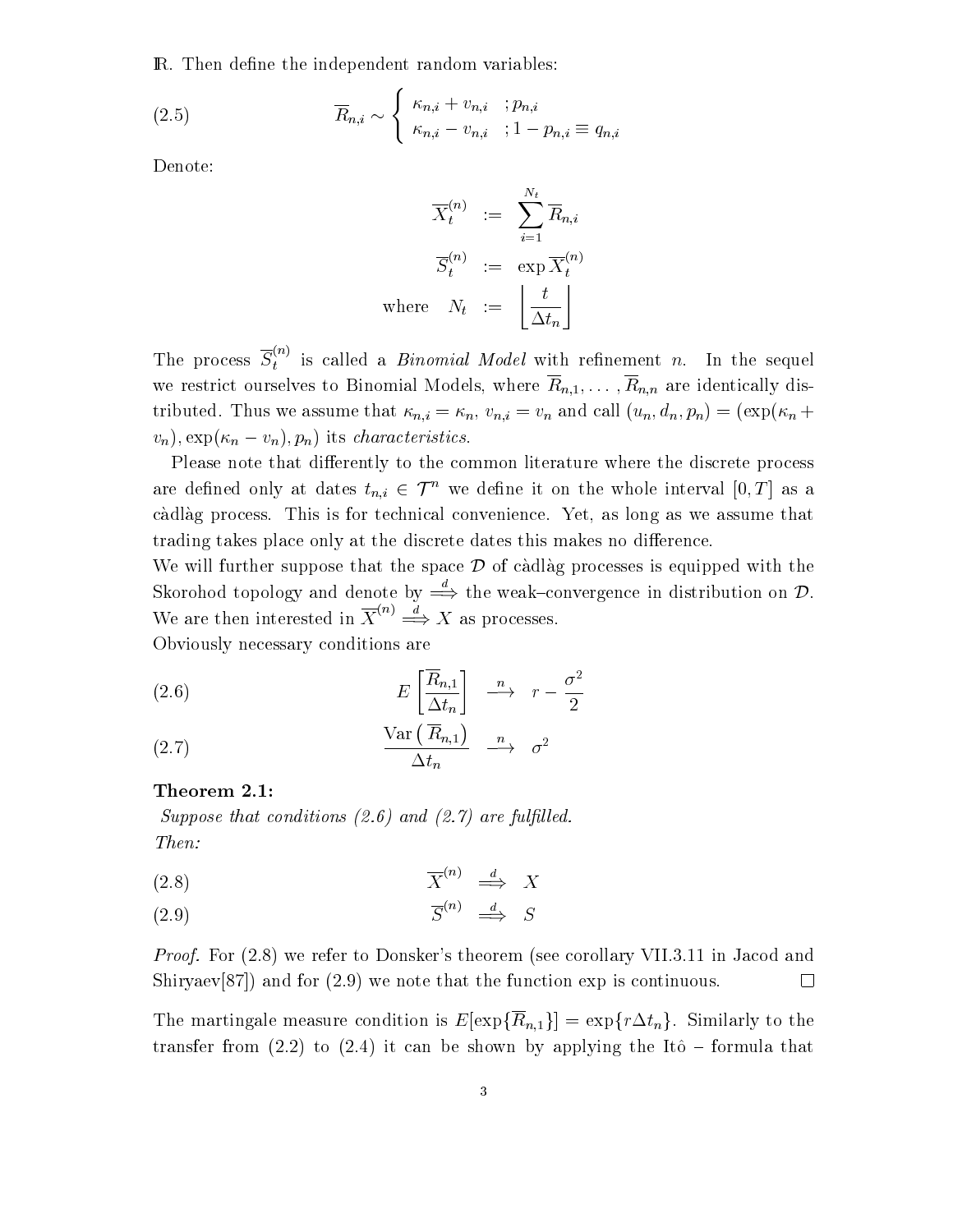condition (2.6) corresponds to this. We therefore require to hold with equality:  $=$   $\cdots$  $[\overline{R}_{n,i}] = \mu \Delta t_n$ . Easy calculations reveal immediatly:

pn <sup>=</sup> tn n <sup>+</sup> vn 2vn (2.10)

It is easy to see that (2.7) requires:

$$
\frac{|v_n|}{\sqrt{\Delta t_n}} \xrightarrow{n} \sigma
$$

To fulfill this property we set  $v_n := \sigma \sqrt{\Delta t_n}$ . The models proposed in the literature differ in the specification of  $\kappa_n$ :

- 1. Jarrow and Rudd[83]: Setting  $\forall n : \kappa_n := \left(r - \frac{\sigma^2}{2}\right) \Delta t_n$ , we get  $p_n = \frac{1}{2}$
- 2. Cox, Ross and Rubinstein[79]:

Setting  $\forall n : \kappa_n := 0$ , we get  $p_n = \frac{1}{2} + \frac{r - \frac{\sigma}{2}}{2\sigma\sqrt{\Delta t_n}}$ 

Similarly to Merton<sup>[76]</sup> we will now suppose that our stock-process can described by

$$
(2.12) \t\t dS_t = (r + \pi)S_t dt + \sigma S_t dW_t + S_t dJ_t
$$

(2.13) where 
$$
J_t = \sum_{i=1}^{N_t} U_i
$$

for a sequence of iid random variables  $(U_i)_{i \in \mathbb{N}}$  with  $U_i \subset ]-1,\infty[$  and a poissonprocess  $(N_t)_t$  with intensity  $\lambda$ .  $\pi$  is called the risk-premium.

Then setting again  $X_t = \ln S_t$  and  $\mu := r - \frac{\sigma^2}{2} - \lambda E[U_i] + \pi$  an easy application of It^o's formula yields:

$$
(2.14) \t\t X_t = \mu dt + \sigma dW_t + d\overline{J}_t
$$

(2.15) where 
$$
\overline{J}_t = \sum_{i=1}^{N_t} V_i
$$

with Vi (2.16) := ln(1 + Ui)

Since we are working on the logarithm, equation (2.16) makes sense only for  $U_i > -1$ . This is the reason we excluded  $-1$  in the assumption for  $U_i$ . Yet, this is of only technical nature.

By assuming that jumps occur, markets are no longer complete. Thus there is no longer a *unique* equivalent martingale measure, describing the stock process, which precludes arbitrage. The choice of a martingale measure was performed implicitly in Merton<sup>[76]</sup> by assuming that jump-risk could be fully diversified and was therefore not priced  $(\pi = 0)$ . Assuming that markets require an exogenously fixed riskpremium for bearing risk requires this to the above formula. Another approach was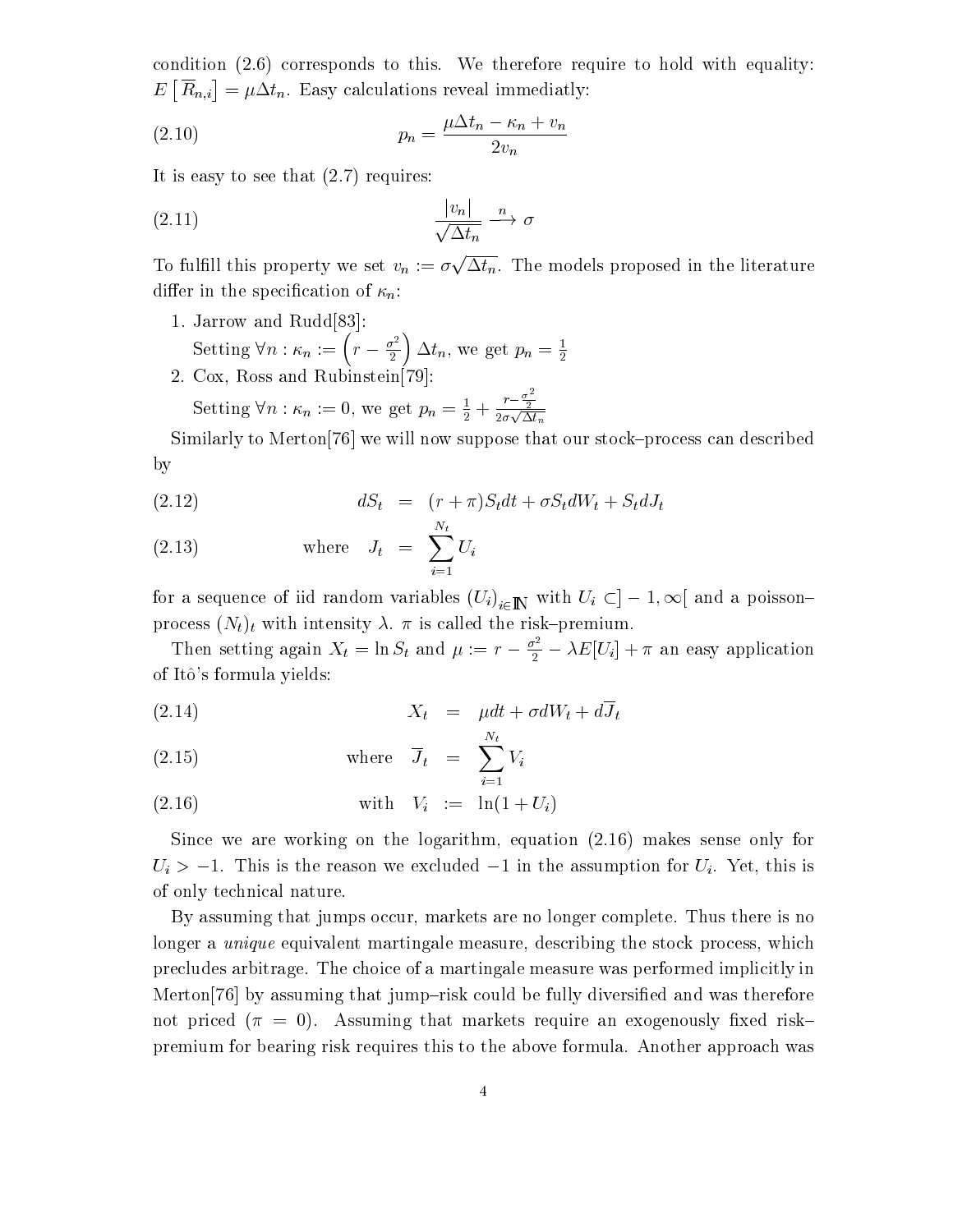suggested by Föllmer and Sondermann $[86]$  who specified the measure endogenously by adopting those which minimizes the writers risk in some sense.

Merton<sup>[76]</sup> obtained the call option price as a mixture of Black–Scholes prices:

(2.17) 
$$
e^{-\lambda T} \sum_{n=0}^{\infty} \frac{(\lambda T)^n}{n!} E[c(S_0 X_n e^{-\lambda kT}, T, K, \sigma^2, r)]
$$

where  $c(S_0, T, K, \sigma^2, r)$  is the Black–Scholes formula and  $X_n = U_1 + \ldots + U_n$ .

In the case where there is a probability of immediate ruin, i.e.  $U_i = -1$  this formula simplifies to:

$$
(2.18) \t\t e^{-\lambda T} c(S_0 e^{\lambda T}, T, K, \sigma^2, r)
$$

which can be further simplified to the standard Black–Scholes formula where the interest rate is replaced by  $r + \lambda$ .

N being a poisson-process with intensity  $\lambda$ , on a discrete interval  $\Delta t_n$  the probability of one jump equals  $\lambda \Delta t_n$ . The probability of more than one jump is small in comparison to this. Therefore Amin[93] assumed that between two dates exactly one jump occurs. Using a Binomial Model with grid  $v_{n,i} := \sigma \sqrt{\Delta t_n}$ ,  $\kappa_{n,i} = \mu \Delta t_n$  he superimposed the jump-process by assuming that jumps occur only into points of the grid. Amin<sup>[93]</sup> explains how to approximate  $U_i$  suitably by  $U_{n,i}$  on the grid-points. The return  $\overline{R}_{n,i}$  is now modeled by

(2.19) 
$$
\overline{R}_{n,i} \sim \begin{cases} \kappa_{n,i} + v_{n,i} & ; (1 - \lambda \Delta t_n) p_{n,i} \\ \kappa_{n,i} - v_{n,i} & ; (1 - \lambda \Delta t_n) (1 - p_{n,i}) \\ U_{n,i} & ; \lambda \Delta t_n \end{cases}
$$

Choosing its probability  $p_{n,i}$  suitably, i.e. by setting it according to (2.10) with  $\mu := r - \frac{\sigma^2}{2} - \lambda E[U_i]$ , Amin[93] presents weak-convergence results and convergence results for American Options.

In figure 2.1 we present calculations for the value of a European call option with the following selection  $S = 100, K = 90, T = 1, r = 0.05, \sigma = 0.3, \lambda = 0.1$  of parameters and iterating refinement  $n = 10, \ldots, 110$ . The left hand part corresponds to the Black–Scholes setup using the CRR Binomial Model. We observe very wavy patterns and that prices converging very erratically to the continuous time solution. Prices which overestimate are followed by others which underestimate. Moreover we need very high refinements to achieve sufficiently high accuracy. For example to ensure "penny-accuracy" in the example of figure 2.1 we need at least a refinement of  $n = 200$ .

On the right hand in figure 2.1 we present calculations using the model of Amin[93] as an approximation to a model allowing immediate ruin  $(U_i = -1, \lambda = 0.1)$ . This model inherits the poor convergence properties from the Binomial Model. Yet, this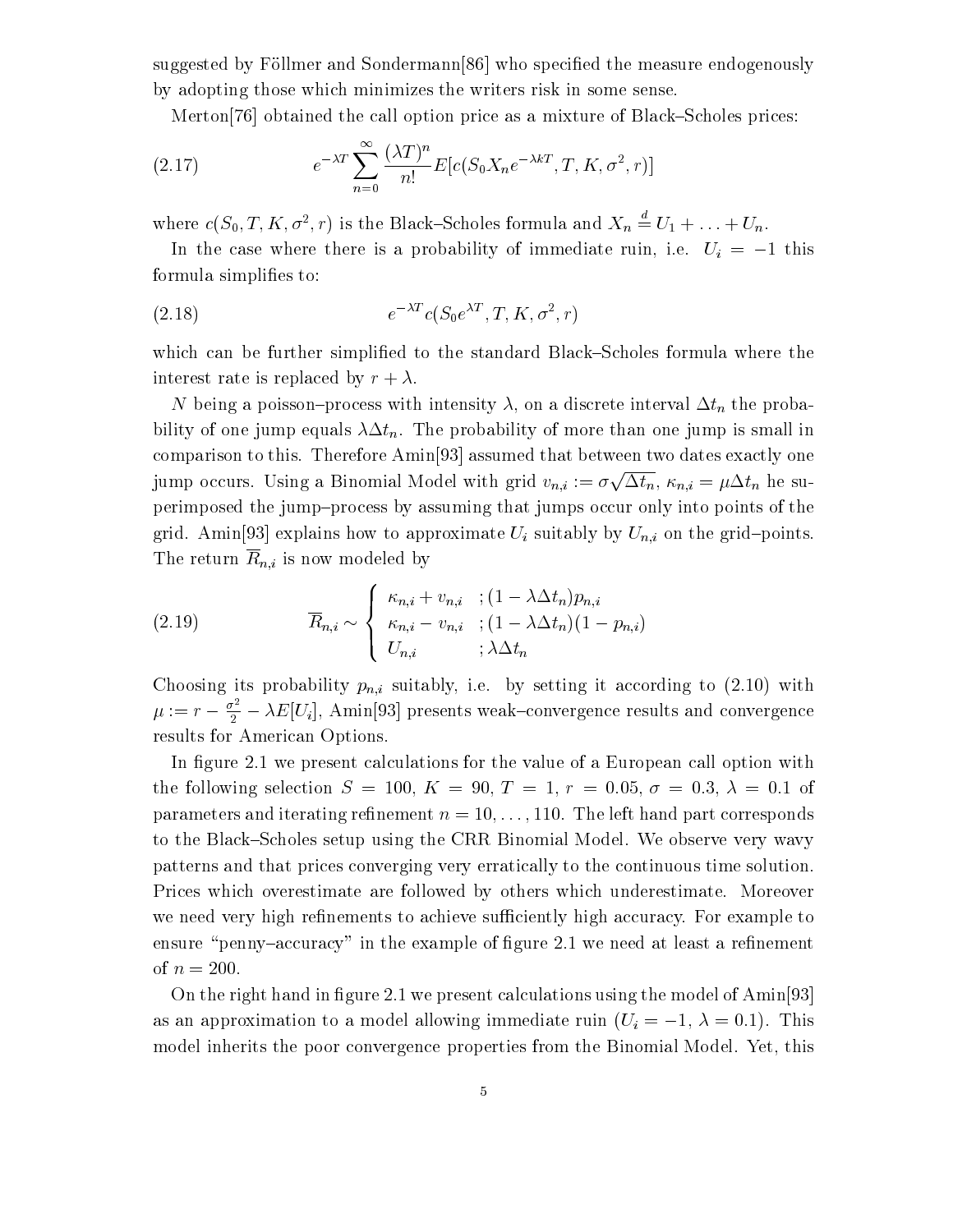

FIGURE 2.1. typical pattern resulting from European Call option price calculations in the BS-setup using the CRR Model resp. in Merton's setup using the Amin Model

is not the only drawback. Superimposing jumps in Amin's way corresponds more to a numerical caluation scheme than to the original idea of the Binomial Model, which presented a didactically simple analogue to the continuous-time model and explained how continuous trading may take place and infinitely many states may be spanned.

#### 3. Randomization of the Binomial Model

In this section we will extend the approach of the previous section by allowing random time steps between two trading dates. We explain, how to construct the process suitably, in order to ensure weak-convergence to the Black-Scholes setup. In the next section we will address the valuation task.

To be as general as possible, we suppose to be given a sequence of renewal processes  $N^{(m)} = (N_t^{(m)})_{t>0}$ . It we denote the *t*-th interarrival time by  $\tau_{m,i}$  this means that

- 1.  $(\tau_{m,i})_i$  are iid non-negative random variables
- 2.  $N_t^{(m)} = \max\{n \mid \sum_{i=1}^n \tau_{m,i} \leq t\}$

We will denote  $\mu_m(t) = E[N_t^{\times}]$  the renewal function.

The simplest example of a renewal process is a poisson process with parameter  $\lambda_m$ . It has the renewal function  $\mu_m(t) = \lambda_m t$ .

In section 2 we approximated the process X between two trading dates  $t_{n,i}, t_{n,i+1} \in$ T a by iid random variables  $R_{n,i}$ . Similarly here we will now approximate it by iid random variables  $\overline{R}_{m,i}$  between two interarrival times  $\tau_{m,i}, \tau_{m,i+1}$ , i.e.

(3.1) 
$$
\overline{R}_{m,i} \sim \begin{cases} \Delta x_m & ; p_m \\ -\Delta x_m & ; 1 - p_m \end{cases}
$$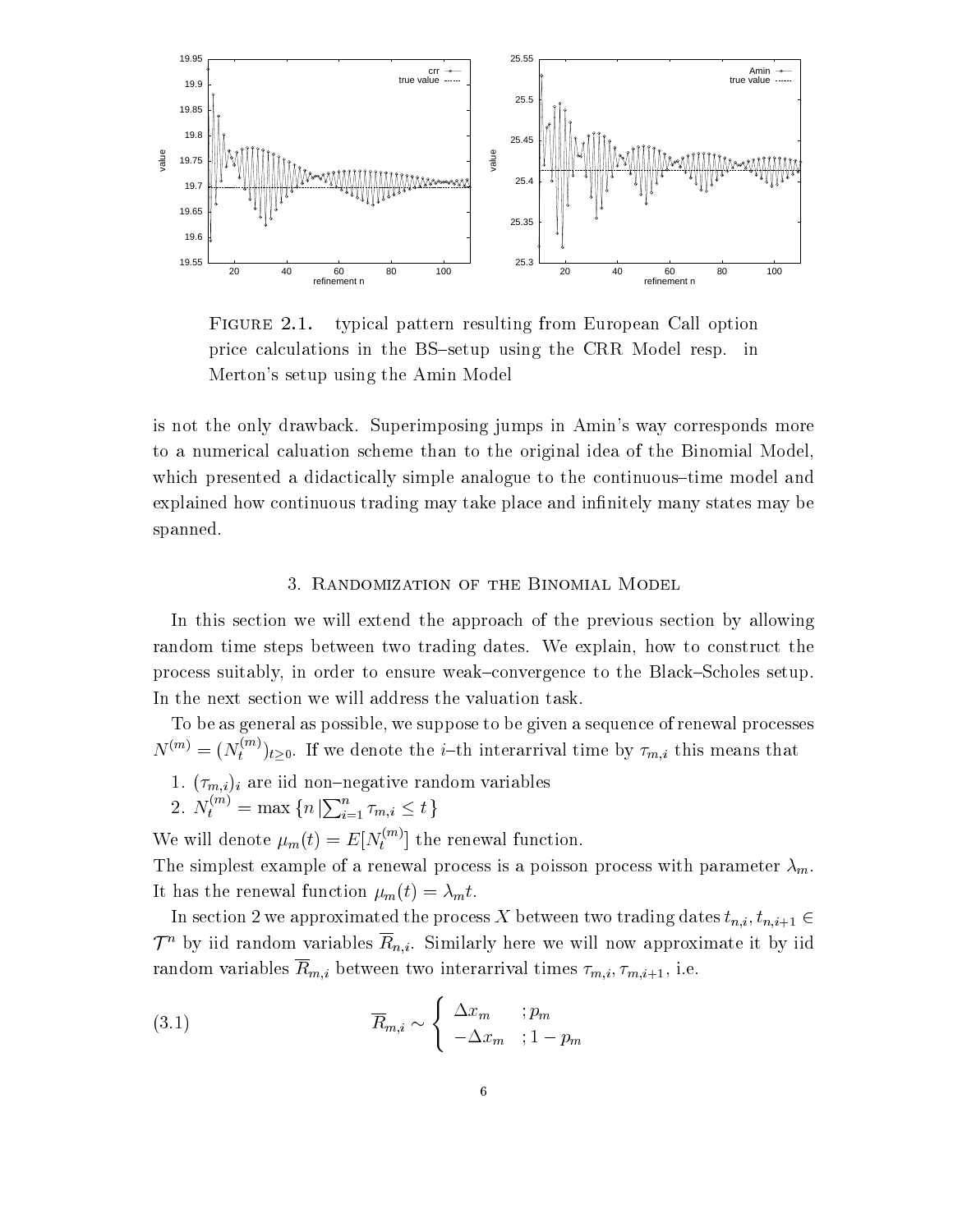Under this assumption we have set the drift  $\kappa_n \equiv 0$ . This is concenvient, because the grid becomes stationary, i.e. the process will evolve in the grid  $\Delta x_m \cdot \mathbb{Z}$ , independent of any i.

This yields the approximation:

$$
\overline{X}_t^{(m)} = \sum_{i=1}^{N_t^{(m)}} \overline{R}_{m,i}
$$

We will moreover assume that  $N^{(m)}$  is independent of  $(\overline{R}_{m,i})_i$ . Then we have the following

**Theorem 3.1:**<br>  $\begin{aligned} \textbf{Theorem 3.1:} \ \textbf{N} &\textbf{e} \textbf{c} \textbf{s} \textbf{a} \textbf{r} \textbf{y} \textbf{c} \textbf{a} \textbf{b} \textbf{a} \textbf{b} \textbf{b} \textbf{b} \textbf{b} \textbf{c} \textbf{b} \textbf{b} \textbf{c} \textbf{b} \textbf{b} \textbf{c} \textbf{b} \textbf{b} \textbf{c} \textbf{b} \textbf{b} \textbf{c} \textbf{b} \textbf{c} \textbf{b}$ 

(3.2) 
$$
E\left[\overline{R}_{m,i}\right] \xrightarrow{ \mu_m(t) } \quad \xrightarrow{n} \quad r - \frac{\sigma^2}{2}
$$

(3.3) 
$$
Var\left[\overline{R}_{m,i}\right] \xrightarrow{ \mu_m(t) } \xrightarrow{n} \sigma^2
$$

Proof. For the first moment we have, using the Wald equality:

$$
E\left[\overline{X}_{t}^{(m)}\right] = E\left[\sum_{i=1}^{N_{t}^{(m)}} \overline{R}_{m,i}\right]
$$
  
= 
$$
E\left[N_{t}^{(m)}\right]E\left[\overline{R}_{m,i}\right]
$$
  
= 
$$
\mu_{m}(t)E\left[\overline{R}_{m,i}\right]
$$

Since  $E[X_t] = \left(r - \frac{\sigma^2}{2}\right)t$ , condition (3.2) follows. For the second moment we have, using the Wald equality again:

$$
E\left[\overline{X}_{t}^{(m)} - \left(r - \frac{\sigma^{2}}{2}\right)t\right]
$$
  
\n
$$
= E\left[\left(\overline{X}_{t}^{(m)}\right)^{2}\right]
$$
  
\n
$$
= E\left[\left(\sum_{i=1}^{N_{t}^{(m)}} \overline{R}_{m,i}\right)^{2}\right] - \left(r - \frac{\sigma^{2}}{2}\right)^{2} t^{2}
$$
  
\n
$$
= E\left[\sum_{i=1}^{N_{t}^{(m)}} \left(\overline{R}_{m,i}\right)^{2} + \sum_{i=1}^{N_{t}^{(m)}} \sum_{j=1, j\neq i}^{N_{t}^{(m)}} \overline{R}_{m,i} \overline{R}_{j}^{(m)}\right] - \left(r - \frac{\sigma^{2}}{2}\right)^{2} t^{2}
$$
  
\n
$$
= E[N_{t}^{(m)}]E\left[\left(\overline{R}_{m,i}\right)^{2}\right] + E\left[N_{t}^{(m)}\right]^{2} E\left[\left(\overline{R}_{m,i}\right)^{2}\right] - \left(r - \frac{\sigma^{2}}{2}\right)^{2} t^{2}
$$
  
\n
$$
= \mu_{m}(t) E\left[\left(\overline{R}_{m,i}\right)^{2}\right]
$$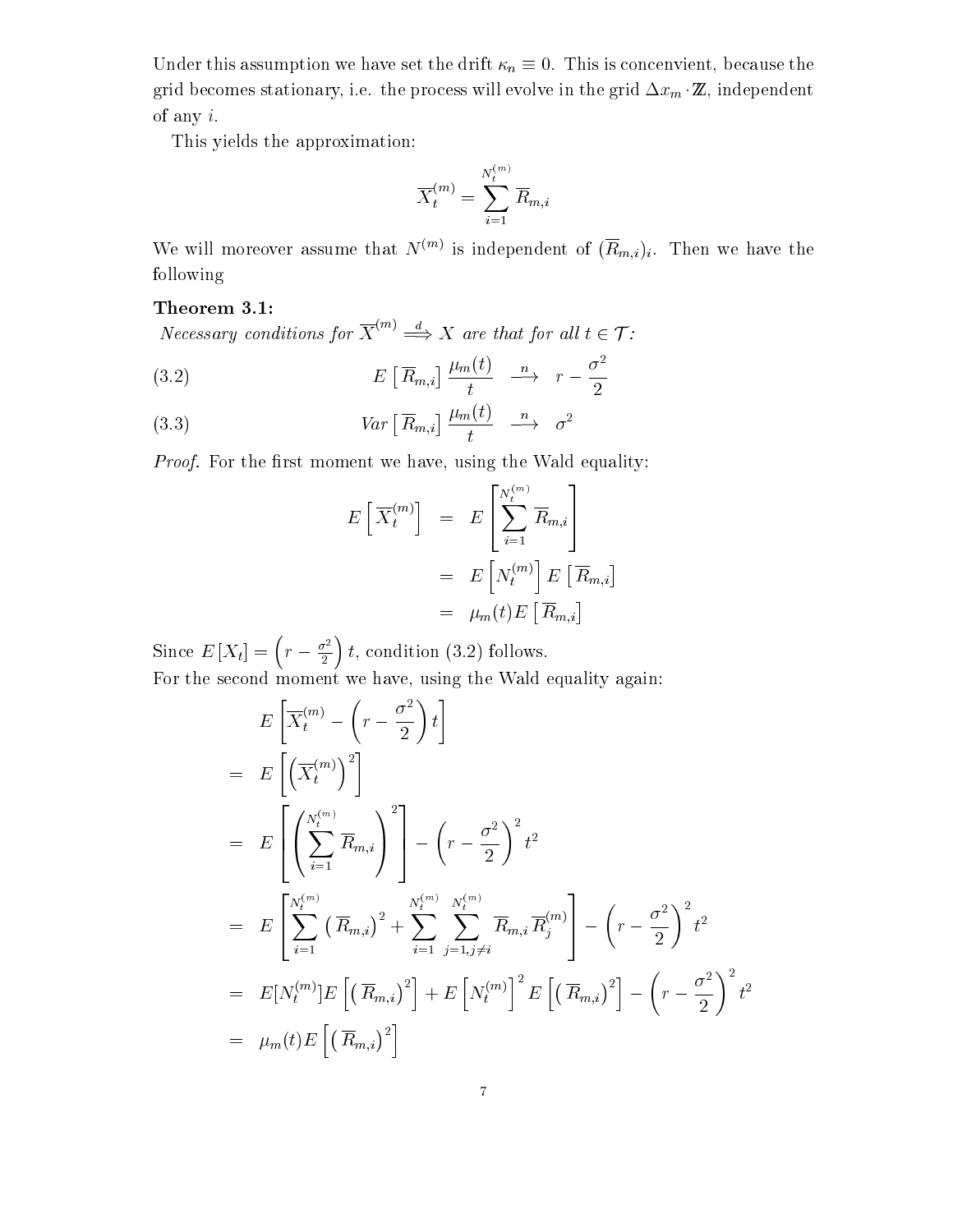$\sim$  . The Euler Euler Euler and the Euler Euler Euler Euler Euler Euler Euler Euler Euler Euler Euler Euler Euler Euler Euler Euler Euler Euler Euler Euler Euler Euler Euler Euler Euler Euler Euler Euler Euler Euler Eule  $[X_t^2 - E[X_t]^2] = \sigma^2 t$ , condition (3.3) follows.

If we model the return as in (2.5) then the counterpart to theorem 2.1 becomes:

# Theorem 3.2:

Suppose that conditions  $(3.2)$  and  $(3.3)$  are fulfilled. Then:

$$
(3.4) \t\t \overline{X}^{(m)} \xrightarrow{d} X
$$

$$
(3.5) \qquad \qquad \overline{S}^{(m)} \quad \stackrel{d}{\implies} \quad S
$$

*Proof.* From (3.2) and (3.3) follows that  $X_t^{(m)} - X_s^{(m)} \implies X_t - X_s$ . Since  $X^{(m)}$  has independent increments, according to Lemma VII.1.3 in Jacod and Shiryaev[87] this is sufficient to deduce  $(3.4)$ .

(3.5) follows from (3.4), since the function exp is continuous.

If  $\lambda$  is sufficiently great, jumps will occur almost always. Thus in the limit  $\lambda_m \stackrel{m}{\longrightarrow} \infty$ m! 1we can expect that with suitably adjusted return  $\exp \overline{R}_{m,i}$  we obtain geometric Brownian Motion, which is exactly what theorem 3.2 tells us.

To fulfill (3.2) or (3.3) we need that  $\frac{m(x)}{t}$  is "almost" constant. For simplicity we will subsequently assume that

(3.6) 
$$
\exists \lambda_m \forall t : \frac{\mu_m(t)}{t} = \lambda_m
$$

This means that here we are assuming that  $N^{(m)}$  is a poisson process with parameter  $\lambda_m$ .<br>Then condition (3.2) in theorem (3.1) can be resolved by setting

pm <sup>=</sup> 2 <sup>+</sup> <sup>r</sup> 22 mxm (3.7)

An important question is now how to choose the jump-intensity  $\lambda_m$ . From condition (3.3) follows immediatly:

#### Lemma 3.1:

Asymptotically we have:

$$
\lambda_m \sim \left(\frac{\sigma}{\Delta x_m}\right)^2
$$

Allowing the Binomial Model to jump at Random Times the market becomes incomplete. Whereas in the original Binomial Model framework of the previous section there was a unique equivalent martingale measure, represented by  $p_{m,i}$ , here we are loosing this property. Instead we have a whole set of equivalent martingale measures, all compatible with the assumption of absence of arbitrage opportunities. We can index the possible martingale measures by the choice of the jump-intensity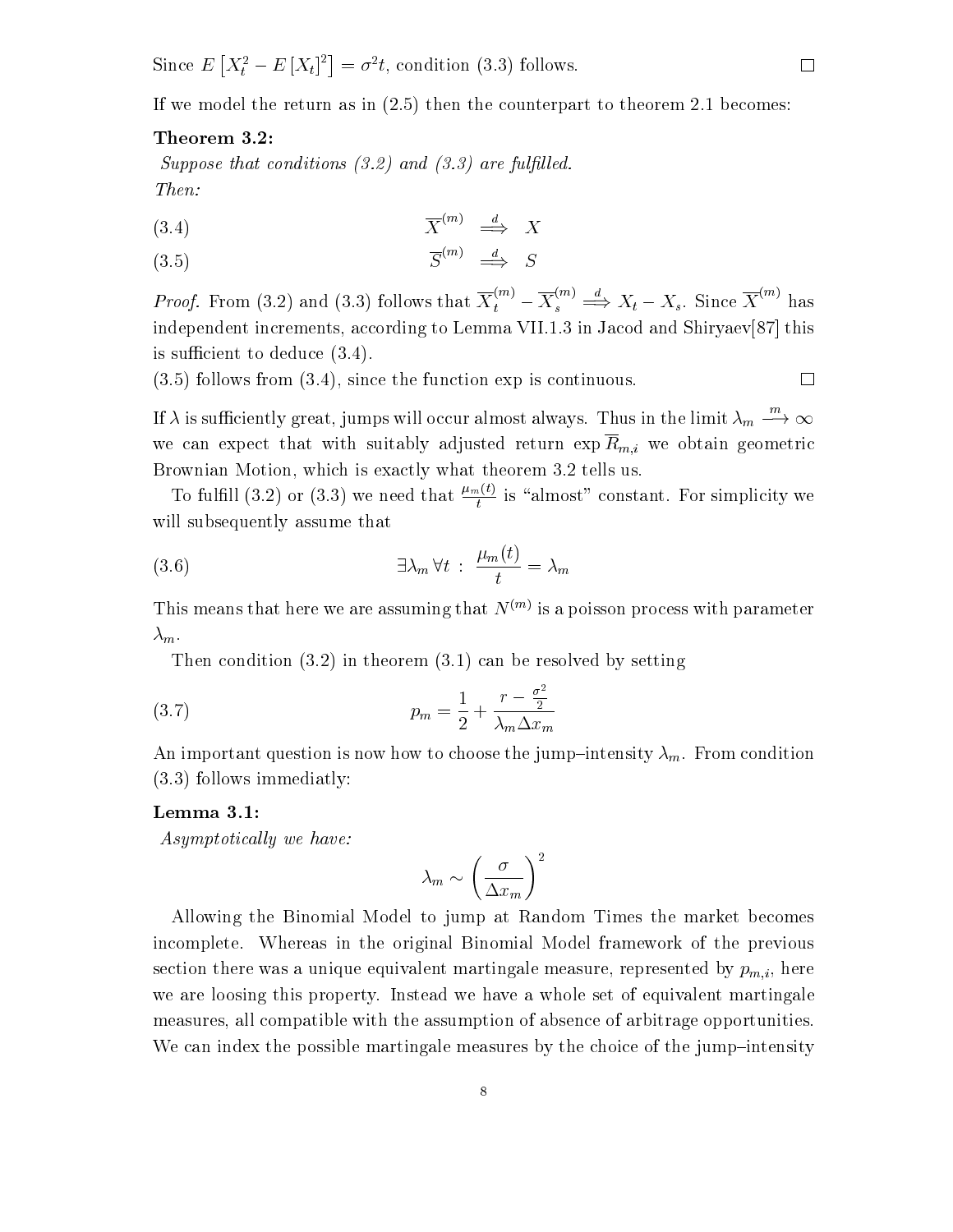$\lambda_m$ . For valuation purposes we need to choose one measure among all these measures. Different approaches from utility to risk–minimization have been studied. Yet, according to theorem 3.2 in the limit this problem cancels out. The easiest way to meet the conditions of this theorem is according to Lemma 3.1 obtained by setting

(3.8) 
$$
\lambda_m = \left(\frac{\sigma}{\Delta x_m}\right)^2
$$

which we will adopt in the sequel. We will describe the probability measure by  $\mathbb{Q}_m$ and its expectation by  $E_m$ .

Under this choice we deduce from (3.7) that

(3.9) 
$$
p_m = \frac{1}{2} + \frac{r - \frac{\sigma^2}{2}}{2\sigma^2} \Delta x_m
$$

Since in the CRR model we have  $\Delta x_m = \sigma \sqrt{\Delta t_n}$  the only difference with the model of CRR obviously consists in replacing  $\Delta t_n$  by random times  $(\tau_{m,i})_i$ . However all formulas hold with the expected time  $\Delta t_n = E[{\tau_{m,1}}] = \frac{1}{\lambda_m}.$ 

Rogers and Stapleton<sup>[96]</sup> presented another approach to obtain  $R_{m,i}$ . For some  $\Delta x$  is any real number they obtain the interarrival times by stopping X at the grid  $\Delta x \cdot \mathbb{Z}$ . Thus with  $\tau_0 = 0$ : 0:<br>  $\tau_{i+1} = \inf\{t \ge \tau_i | |X_t - X_{\tau_i}| = \Delta x\}$ 

$$
\tau_{i+1} = \inf\{t \ge \tau_i | \ |X_t - X_{\tau_i}| = \Delta x\}
$$

We can view the process  $X^{\cdots}$  also as the sum of two poisson-processes. If we denote by  $N^+$  (resp.  $N^-$ ) a poisson-process with intensity  $\lambda_m^+ = \frac{\lambda_m}{2} + \frac{r - \frac{\sigma}{2}}{2\Delta x_m}$  (resp.  $\lambda_m^- = \frac{\lambda_m}{2} - \frac{r-\frac{\sigma}{2}}{2\Delta x_m}$ ) then it follows easily that the process  $(X_t^{(m)})$  is equal in distribution to the difference between the two jump-processes when the amplitude is  $\Delta x_m$ , i.e.

$$
X^{(m)} \stackrel{d}{=} \Delta x_m (N^+ - N^-)
$$

Taking  $\Delta x_m = \frac{1}{\sqrt{2n}}$  and the jump-intensities  $\lambda_n = n(1 + \frac{1}{\sigma \sqrt{2n}}), \lambda_n = n(1 - \frac{1}{\sigma \sqrt{2n}})$  in this form the Random-Time Binomial Model was studied by Dengler and Jarrow<sup>[96]</sup> to explain, why market participants use Delta and Gamma for Hedging purposes. In this context they derived Lemma 3.1 using the Brownian scaling relation.

#### 4. Valuation

In the previous section we introduced the Random–Time Binomial Model and motivated our choice of the intensity  $\lambda_m$ .

In this section we will present a valuation algorithm, which resolves the further randomness in an easy and straightforward manner for European and American call and put options and we will give convergence results.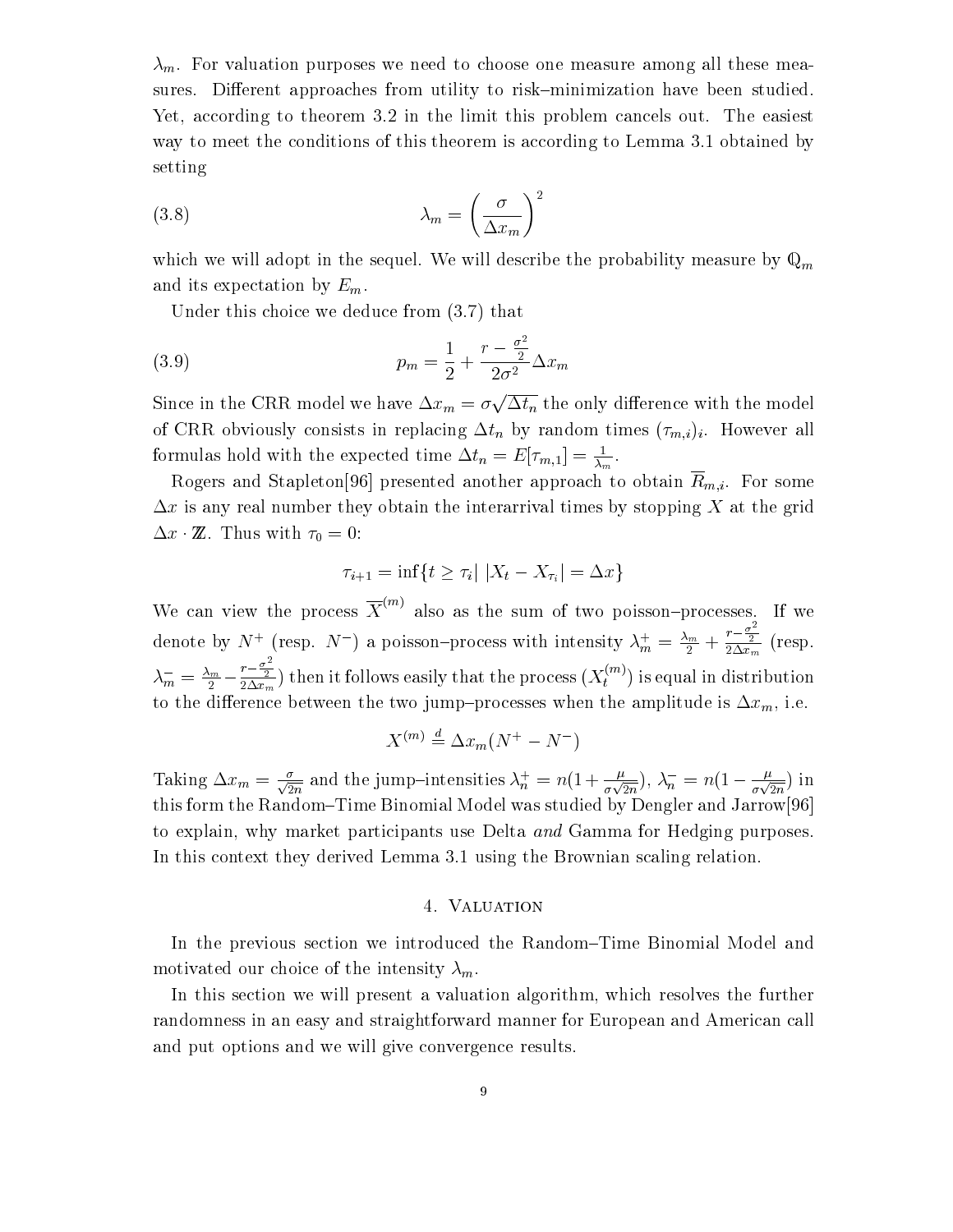A European option is completely described by its payoff function  $f$ . For example for a European call with strike  $K$  this is  $f: x \mapsto (x - K)^+$  . Due to the independence of  $N^{(m)}$  and the random variables in the sequence  $\overline{R}_m$ , we can derive the Merton[76] formula (equation (2.17)) by conditioning first on the  $N_T^{\sim}$  ' and then averaging over all possible values. More specically under our choice of the equivalent martingale measure its value is equal to

$$
(4.1) \t vme(0, S0) := e-rTEm[f(\overline{S}_T)]
$$

(4.2) 
$$
= e^{-rT} E_m \left[ E_m[f(\overline{S}_T)|N_T^{(m)}]\right]
$$

(4.3) 
$$
= e^{-rT} \sum_{n=0}^{\infty} E_m \left[ f(\overline{S}_T) | N_T^{(m)} = n \right] \cdot P \left[ N_T^{(m)} = n \right]
$$

 $E_m\left[f(\overline{S}_T)|N^{(m)}_T=n\right]$  is the val in the contract of the contract of the contract of the contract of the contract of the contract of the contract of the contract of the contract of the contract of the contract of the contract of the contract of the contrac is the value calculated by backward by backward in an national induction in an induction in an  $\mathbf{p}$ tree grid with characteristics  $(u_m, d_m, p_m)$ , if we do not perform discounting. If we denote this value by

(4.4) 
$$
\Phi_n^m(0, S_0) := \sum_{i=1}^n \binom{n}{j} p_m^i (1 - p_m)^{n-i} f(u_m^i d_m^{n-i} S_0)
$$

then we have:

(4.5) 
$$
v_m^e(0, S_0) = e^{-(r+\lambda_m)T} \sum_{n=0}^{\infty} \frac{(\lambda_m T)^n}{n!} \Phi_n^m(0, S_0)
$$

This holds for European put as well as for European call options. Whereas convergence of put prices follows immediatly from weak-convergence of the respective processes, convergence of call prices follows via put-call-parity.



FIGURE 4.1. Example grids for *n* even  $(n = 0, 2, 4)$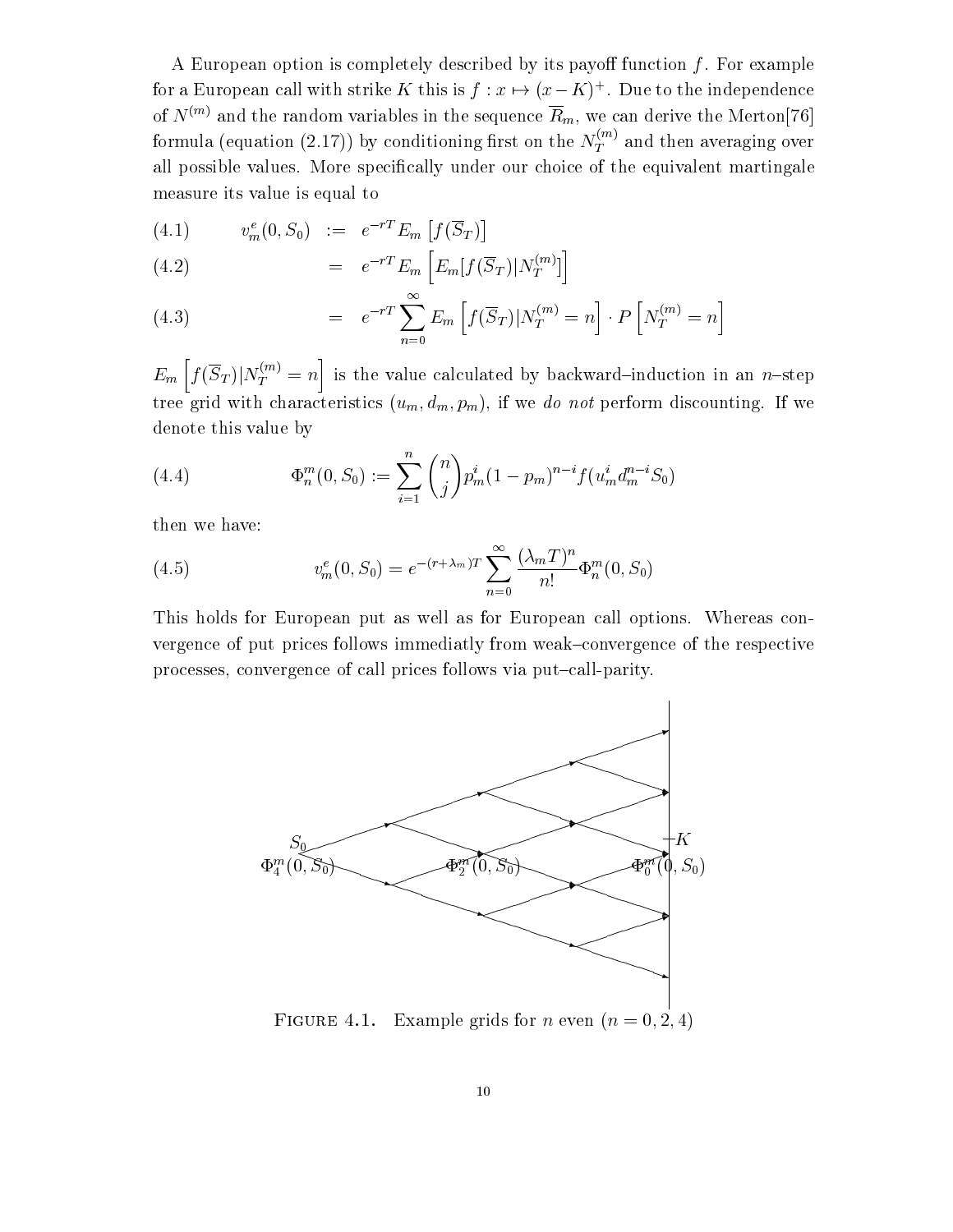

FIGURE 4.2. Example grids for *n* odd  $(n = 1, 3)$ 

Please note that we need different grids for odd and even  $n$ . However  $\Psi_{n+2}(0, S_0) =$  $p_m^-\cdot \Psi_n^{\scriptscriptstyle{\text{m}}}(0,u_m^{\scriptscriptstyle{\text{m}}}S_0)+p_m(1-p_m)\cdot \Psi_n^{\scriptscriptstyle{\text{m}}}(0,S_0)+(1-p_m)^{-}\cdot \Psi_n^{\scriptscriptstyle{\text{m}}}(0,a_m^{\scriptscriptstyle{\text{m}}}S_0)$  (see ngures 4.1) and 4.2). Thus we can calculate prices as intermediate calculations in an 2[ $\lambda_m$ ] step  $p_m^{\omega} \cdot \Phi_n^{\omega}(0, u_m^{\omega} s_0) + p_m(1 - p_m) \cdot \Phi_n^{\omega}(0, s_0) + (1 - p_m)^2 \cdot \Phi_n^{\omega}(0, a_m^{\omega} s_0)$ <br>and 4.2). Thus we can calculate prices as intermediate calculations<br>resp. in an  $2|\lambda_m| - 1$  step tree with parameters  $(u_m, d_m, p_m)$ .

This works for any renewal process  $N_T^{\cdots}$ . Yet, it remains to calculate  $P[N_T^{\cdots}]=n$ for any  $n \in \mathbb{N}$ . Unfortunately for the "stopping-approach" proposed by Rogers and Stapelton[96] the distribution of the the stopping times is unknown. We only know its Laplace transform (see Karatzas and Shreve[]):

$$
\varphi(\lambda) = E \left[ \exp\{-\lambda \tau_1\} \right]
$$
  
= 
$$
\frac{\cosh \mu \sigma^{-2} \Delta x}{\cosh \sqrt{\mu^2 + 2\lambda \sigma^2} / \sigma^2 \Delta x}
$$

This allows for a calculation of the mean and variance of  $\tau_1$ . Rogers and Stapelton[96] now calculate the probabilities through the application of a Limit theorem in Petrov[95]. This procedure is quite complicated and does in our eyes not add a survalue. Therefore we restrict ourselves to a jump-process in the sequel and prefer a suitable choice of  $\Delta x_m$ .

Of course in a first step we need simplify the infinite series in  $(4.5)$  to a finite one. From the Central Limit Theorem for renewals we deduce:<br> $\frac{N_T^{(m)} - T\lambda_m}{\Longrightarrow} \mathcal{N}(0, 1)$ 

$$
\frac{N_T^{(m)} - T\lambda_m}{\sqrt{T\lambda_m}} \stackrel{d}{\Longrightarrow} \mathcal{N}(0, 1)
$$

Thus:

$$
\lim_{m \to \infty} P[N_T^{(m)} \in \{0, \dots, 2\lfloor \lambda_m \rfloor\}] = 1
$$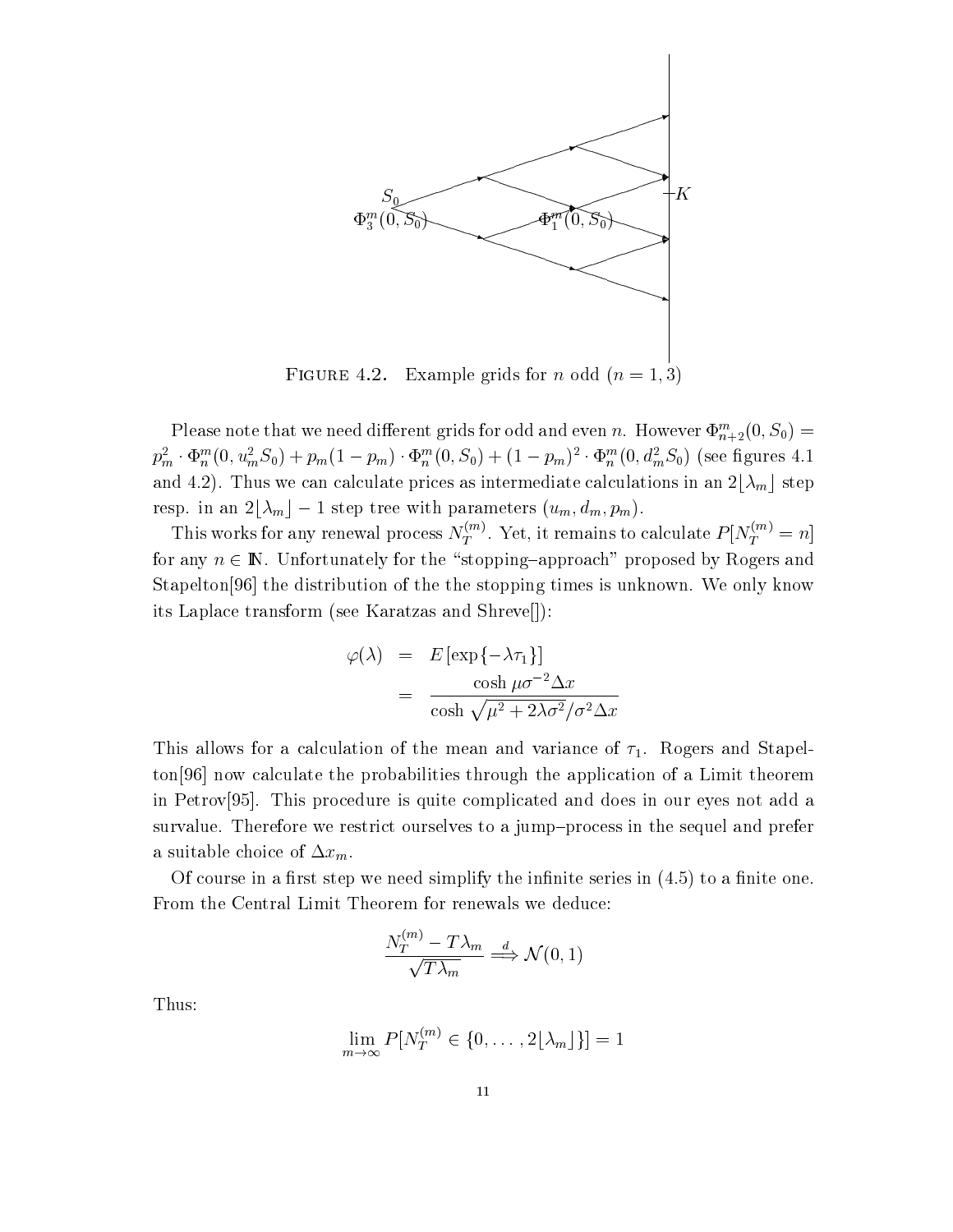Therefore it is not necessary to calculate the infinite series in  $(4.5)$  and we will subsequently use the approximation:

(4.6) 
$$
v_m^e(0, S_0) \approx e^{-(r+\lambda_m)T} \sum_{n=0}^{2\lfloor \lambda_m \rfloor} \frac{(\lambda_m T)^n}{n!} \Phi_n^m(0, S_0)
$$

In figures 4.3 and 4.4 we present the results of calculating European Put Option prices with the CRR Binomial Model and our Randomized Binomial Model.

For a given Call or Put option with strike K and a refinement  $m$  we will in the sequel always take  $\Delta x_m := \frac{m}{m}$ , yielding the grid  $\mathcal{G}_m := \Delta x_m \cdot \mathbb{Z}$ . The same grid results in a CRR Binomial model if we take a refinement of  $n = \lfloor (\frac{X}{\Delta x_m})^2 \rfloor$ . Since we can calculate the values  $\Psi^{\pi}_n(0, S_0)$  as intermediate calculations in an in an  $2[\lambda_m]$  step results in a CKR Binomial Model if we take a refinement of  $n = \lfloor (\frac{1}{\Delta x_m})^2 \rfloor$ . Since we<br>can calculate the values  $\Phi_n^m(0, S_0)$  as intermediate calculations in an in an  $2\lfloor \lambda_m \rfloor$  step<br>resp. in an  $2\lfloor \lambda_m \rfloor - 1$  st both approaches properly depending on its complexity, we index calculations in the Random–Time Binomial Model by  $2[\lambda_m]$  and calculate the corresponding CRR prices taking this as refinement. Figure 4.3 contains calculations for an out-of-the-



FIGURE 4.3. typical pattern resulting from european put option price calculations using the randomized model and its extrapolation with the following selection of parameters:  $S = 100, K = 110, T =$  $1, r = 0.05, \sigma = 0.3, n = 10, \ldots, 700$ 

money Option, whereas figure 4.4 presents calculations for in-the-money Option. Left hand we display the values according to the refinement which shows us the convergence behaviour. As we are interested in the convergence, we make use of the fact that we know the true (continuous time) price from the Black–Scholes formulae. Thus the right hand part contains the absolute difference. We have chosen a loglog-scale in the error pricture for the following reason: On this scale the function  $\log \frac{\kappa}{n^{\rho}} = \log \kappa - \rho \cdot \log n$  becomes a straight line with slope  $\rho$ . Such an upper-bounding function gives us the order of convergence  $\rho$ .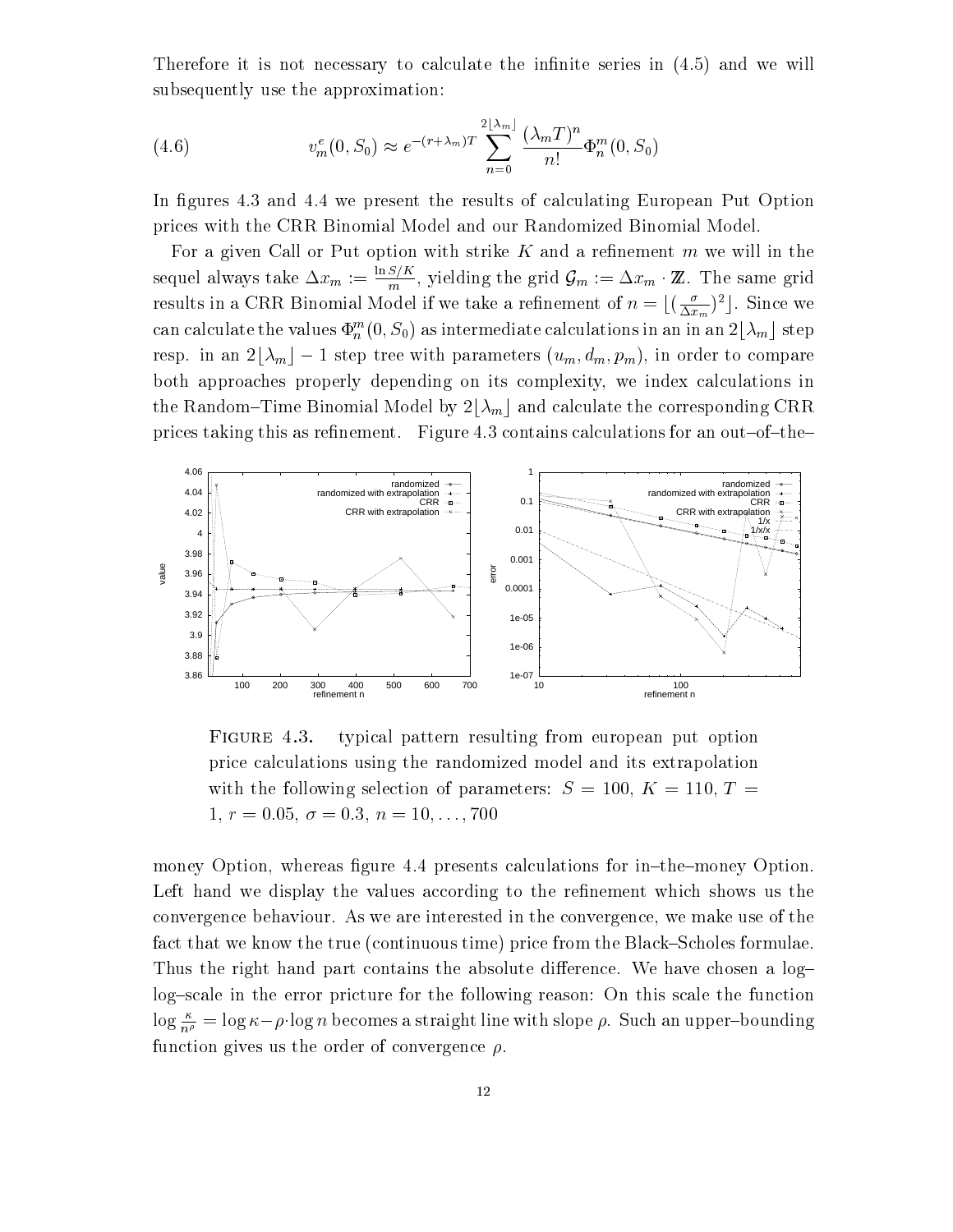

FIGURE 4.4. typical pattern resulting from european put option price calculations using the randomized model and its extrapolation with the following selection of parameters:  $S = 100, K = 90, T =$  $1, r = 0.05, \sigma = 0.3, n = 10, \ldots, 700$ 

We observe in the figures that due to our judicious choice of the refinement  $n$  the CRR model shows a much smoother structure than in the gures in section 2. Yet convergence is not completely monotonical, since there is under- and overestimation remaining (left hand figure). In contrast to this, the Random–Time Binomial Model exhibits an extremely smooth structure. Moreover it has slightly lower initial error than the CRR Model.

According to Leisen[96] the smooth convergence structure of the randomized model allows us to make use of extrapolation. To apply this properly we need to know the order of convergence. We see that the error is bounded by the line  $1/x$ for the CRR as well as the Random–Time Binomial Model. Thus we deduce that both models converge with order one. It was proven by Leisen and Reimer[96] that the CRR model converges with order one. The following theorem establishes the corresponding result for the Random-Time Binomial Model:

#### Theorem 4.1:

For European Call and Put Option prices, if we denote by  $v^e(0, S_0)$  the Black-Scholes formula, and by  $v_m^{\perp}(0, S_0)$  the value of equation (4.5), then:

$$
|v^e(0,S_0)-v^e_m(0,S_0)|\leq \mathcal{O}\left(\frac{1}{m^2}\right)
$$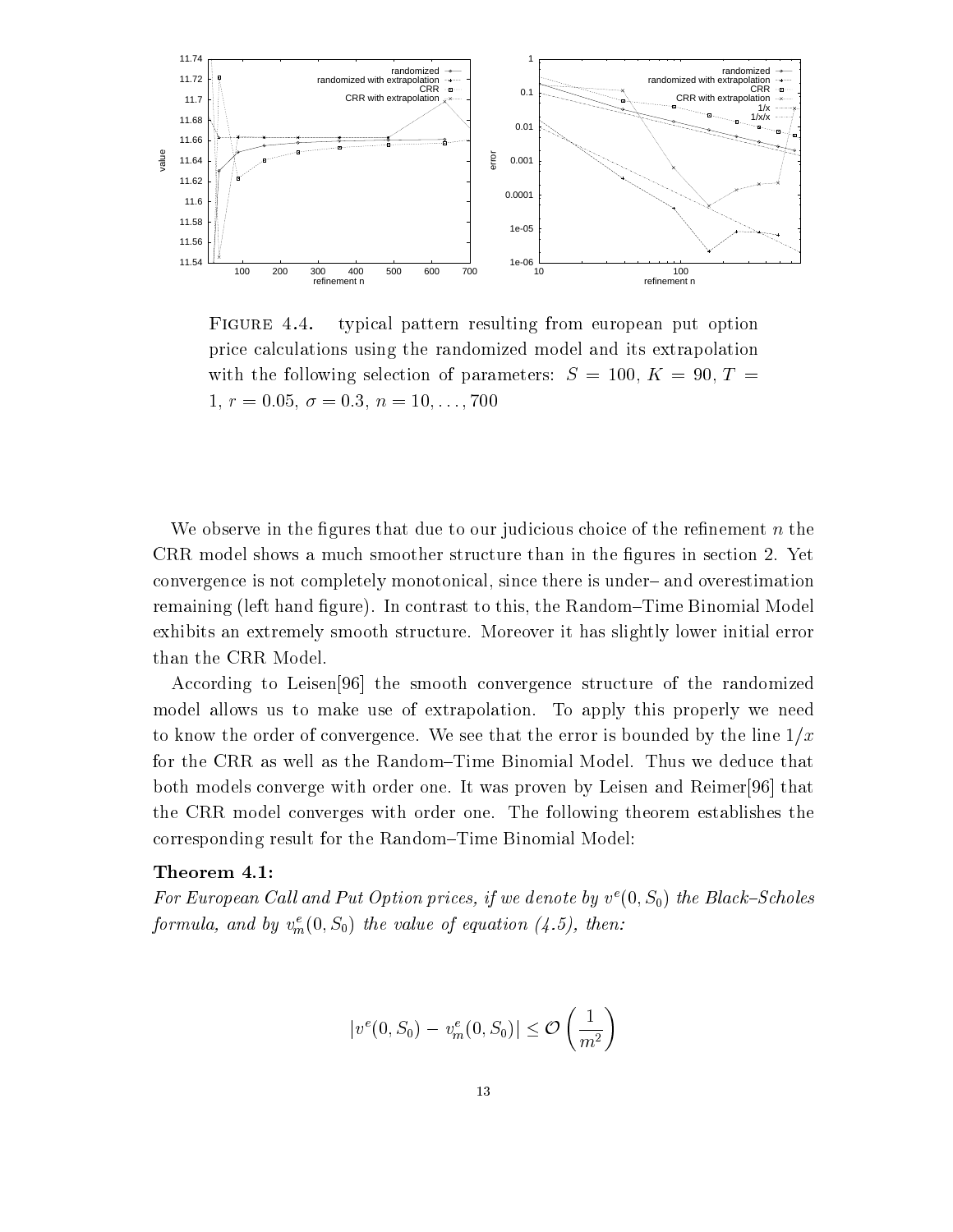Proof. We have according to theorem 2 in Leisen and Reimer[96]:

$$
|p_m - p| \leq \sum_{n=0}^{\infty} P[N_T^{(m)} = n] \cdot |e^{-rT} \Phi_n^m(0, S_0) - c(0, S_0)|
$$
  

$$
\leq \sum_{n=0}^{\infty} P[N_T^{(m)} = n] \cdot \kappa \cdot n \cdot \left(\mathfrak{m}_n^1 + \mathfrak{m}_n^2 + \mathfrak{m}_n^3 + \mathfrak{p}_n + \frac{1}{n^2}\right)
$$

where 
$$
\mathfrak{m}_n^1 := \left| \overline{E} \left[ \overline{R}_{m,1} \right] - e^{r \frac{T}{n}} \right|, \mathfrak{m}_n^2 := \left| \overline{E} \left[ \left( \overline{R}_{m,1} \right)^2 \right] - e^{(2r + \sigma^2) \frac{T}{n}} \right|,
$$
  
\n $\mathfrak{m}_n^3 := \left| \overline{E} \left[ \left( \overline{R}_{m,1} \right)^3 \right] - e^{(3r + 3\sigma^2) \frac{T}{n}} \right|$  and  $\mathfrak{p}_n := \left| \overline{E} \left[ \left( \ln \overline{R}_{m,1} \right) \left( \overline{R}_{m,1} - 1 \right)^3 \right] \right|$   
\nWe have

$$
\sum_{n=0}^{\infty} P[N_T^{(m)}=n] \cdot \mathfrak{m}_n^1 = \mathcal{O}\left(\frac{1}{m^2}\right)
$$

since

$$
\sum_{n=0}^{\infty} \frac{P[N_T^{(m)} = n]}{n} = e^{-\lambda_m T} \sum_{n=0}^{\infty} \frac{(\lambda_m T)^n}{n! n}
$$
  
\n
$$
\leq 2e^{-\lambda_m T} \sum_{n=0}^{\infty} \frac{(\lambda_m T)^n}{(n+1)!}
$$
  
\n
$$
= 2e^{-\lambda_m T} \frac{1}{\lambda_m T} \sum_{n=1}^{\infty} \frac{(\lambda_m T)^{n+1}}{(n+1)!}
$$
  
\n
$$
\leq 2e^{-\lambda_m T} \frac{1}{\lambda_m T} \sum_{n=1}^{\infty} \frac{(\lambda_m T)^n}{n!}
$$
  
\n
$$
\leq \frac{2}{\lambda_m T} = \mathcal{O}\left(\frac{1}{\lambda_m}\right)
$$
  
\n
$$
= \mathcal{O}\left(\frac{1}{m^2}\right)
$$

From Leisen and Reimer[96] follows that  $\mathfrak{p}_n = \mathcal{O}\left(\frac{1}{m^2}\right)$ . We will prove now that:  $\sum_{n=0}^{\infty} P[N_T^{(m)}=n] \cdot \mathfrak{m}_n^1 = \mathcal{O}\left(\frac{1}{m^2}\right)$  Since  $\mathfrak{m}_n^1 = \left| \overline{E} \left[ \overline{R}_{m,1} \right] - e^r \right|$  $\left| \overline{R}_{m,1} \right| - e^{r \frac{T}{n}} = \left| e^{r \frac{T}{\lambda_m}} - e^{r \frac{T}{n}} \right|$  $\left|e^{r\frac{T}{\lambda_m}}-e^{r\frac{T}{n}}\right|=$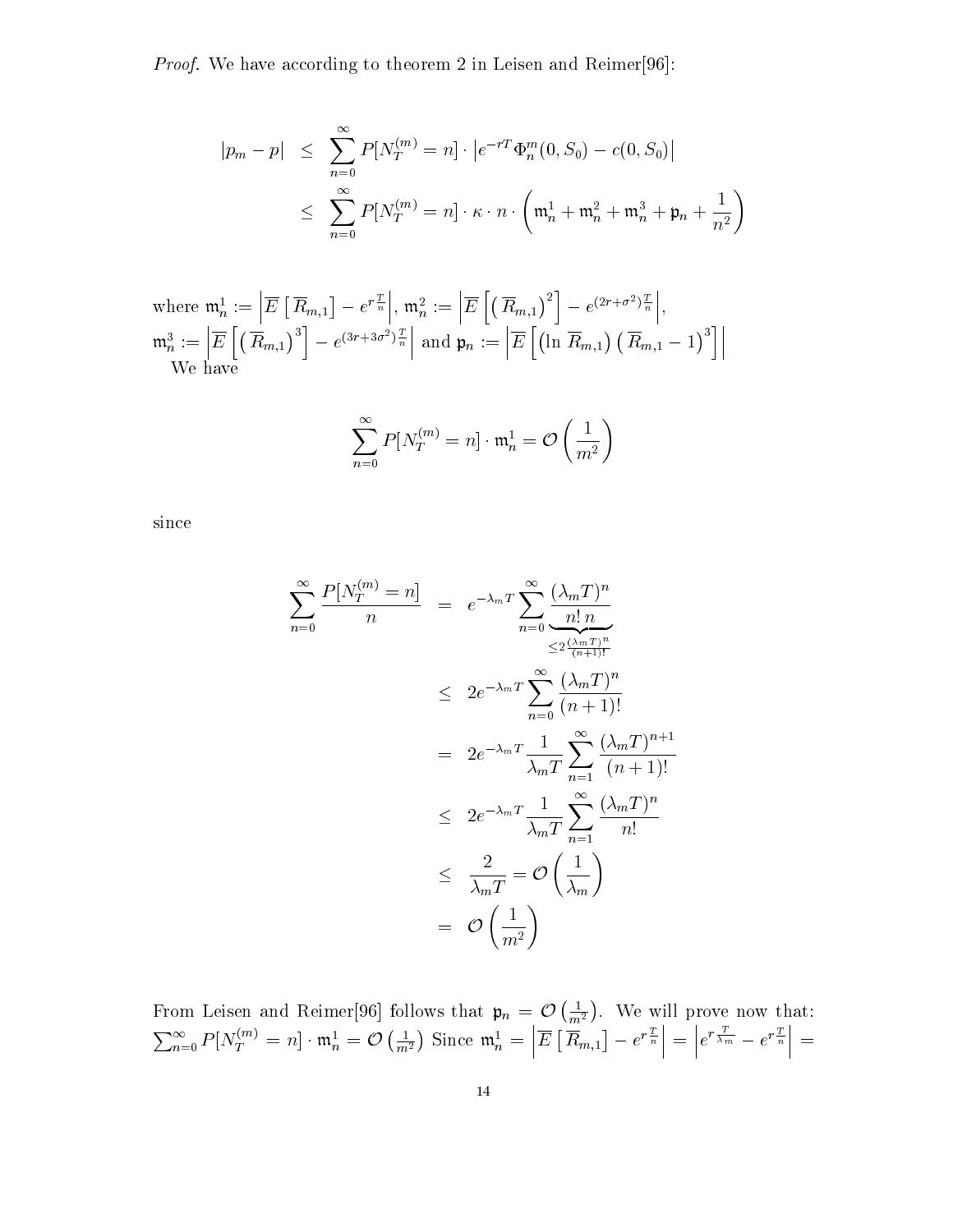$e^{r\frac{1}{\lambda_m}}|1-e^{rT(\frac{1}{n}-\frac{1}{\lambda_m})}|$ , we will study: <u>X11 - Andre Ville</u> =  $\sum_{n > \lambda_m} P[N_T^{(m)} = n] \left(1 - e^{rT(\frac{1}{n} - \frac{1}{\lambda_m})}\right) + \sum_{n < \lambda_m}$  $P[N_{T}^{(m)}=n] \left| 1-e^{rT(\frac{1}{n}-\frac{1}{\lambda_{m}})} \right|$  $\geq -e^{r\overline{\lambda_{m}}}$   $\sim -\infty$ )  $\overline{\phantom{a}}$  $1 - e^{rT(\frac{1}{n} - \frac{1}{\lambda_m})}$  +  $\sum_{n \leq \lambda_m} P[N_T^{(m)} = n] \underbrace{(e^{rT(\frac{1}{n} - \frac{1}{\lambda_m})}} \leq e^{r\frac{T}{n}} - 1)$ <br>  $\leq 1 - e^{-r\frac{T}{\lambda_m}} \approx r\frac{T}{\lambda_m}$  $\frac{2m}{\epsilon e^{r\frac{T}{n}}}$  – 1)  $\overline{\phantom{a}}$  $e^{r\frac{1}{n}} \approx r\frac{1}{n}$  $\leq \sum_{n>\lambda_m} P[N_T^{(m)}=n] r \frac{1}{\lambda_m} + \sum_{n>\lambda_n}$ T  $\sim$  m | {z }  $=O(\frac{1}{\lambda})=O(\frac{1}{m^2})$  $+\sum_{n\geq \lambda_m} P[N_T^{(m)}=n] r \frac{1}{n}$ | **z**  $\overline{\phantom{a}}$  $\overline{\phantom{a}}$  $\overline{\phantom{a}}$   $\overline{\phantom{a}}$   $\overline{\phantom{a}}$   $\overline{\phantom{a}}$   $\overline{\phantom{a}}$   $\overline{\phantom{a}}$   $\overline{\phantom{a}}$   $\overline{\phantom{a}}$   $\overline{\phantom{a}}$   $\overline{\phantom{a}}$   $\overline{\phantom{a}}$   $\overline{\phantom{a}}$   $\overline{\phantom{a}}$   $\overline{\phantom{a}}$   $\overline{\phantom{a}}$   $\overline{\phantom{a}}$   $=$  $\sqrt{\frac{m}{m^2}}$ 

With the methods in Appendix B of Leisen and Reimer[96] it is easy to derive from this, that:  $\sum_{n=0}^{\infty} P[N_T^{(m)} = n] \cdot \mathfrak{m}_n^2 = \mathcal{O}\left(\frac{1}{m^2}\right), \sum_{n=0}^{\infty} P[N_T^{(m)} = n] \cdot \mathfrak{m}_n^3 = \mathcal{O}\left(\frac{1}{m^2}\right)$ 

We can derive from this result the following extrapolation rule (see Leisen[96]) for both models, where  $(m_1, m_2) \in \mathbb{N}$ :

$$
p_{(m_1,m_2)}=\frac{m_2^2p_{m_2}-m_1^2p_{m_1}}{m_2^2-m_1^2}
$$

In figures 4.3 and 4.4 we applied it with the values calculated earlier, i.e.  $(m, m+1)$ . We applied it to the CRR model, too. Extrapolated prices in the CRR Model behave much more like those in the original CRR Model. The wavy patterns seem to be even enforced. Although there are very accurate results we are forced to rely on the upper error bound, which is not better than in the original CRR Model.

Differently, extrapolating the Random–Time Binomial Model yields very impressive results. We have very small initial errors which give us almost immediatly \penny{accuarcy". Moreover extrapolated prices seem to converge with the higher order of two. We would like to remark that this result is in line with those of Leisen $[96]$  who predicts this for models with sufficiently smooth convergence structure.

Next we come to American Options. Unfortunately it is not straightforward to generalize equation (4.5) to American Options, since discounting will typically introduce path-dependency. Thus valuation of American Options is slightly more difficult.

#### Proposition 4.1:

For fixed m, the value of the American Put Option is

$$
v_m^a(0, S_0) = e^{-\lambda_m T} \sum_{n=0}^{\infty} \frac{(\lambda_m T)^n}{n!} \Phi_n^m(0, S_0)
$$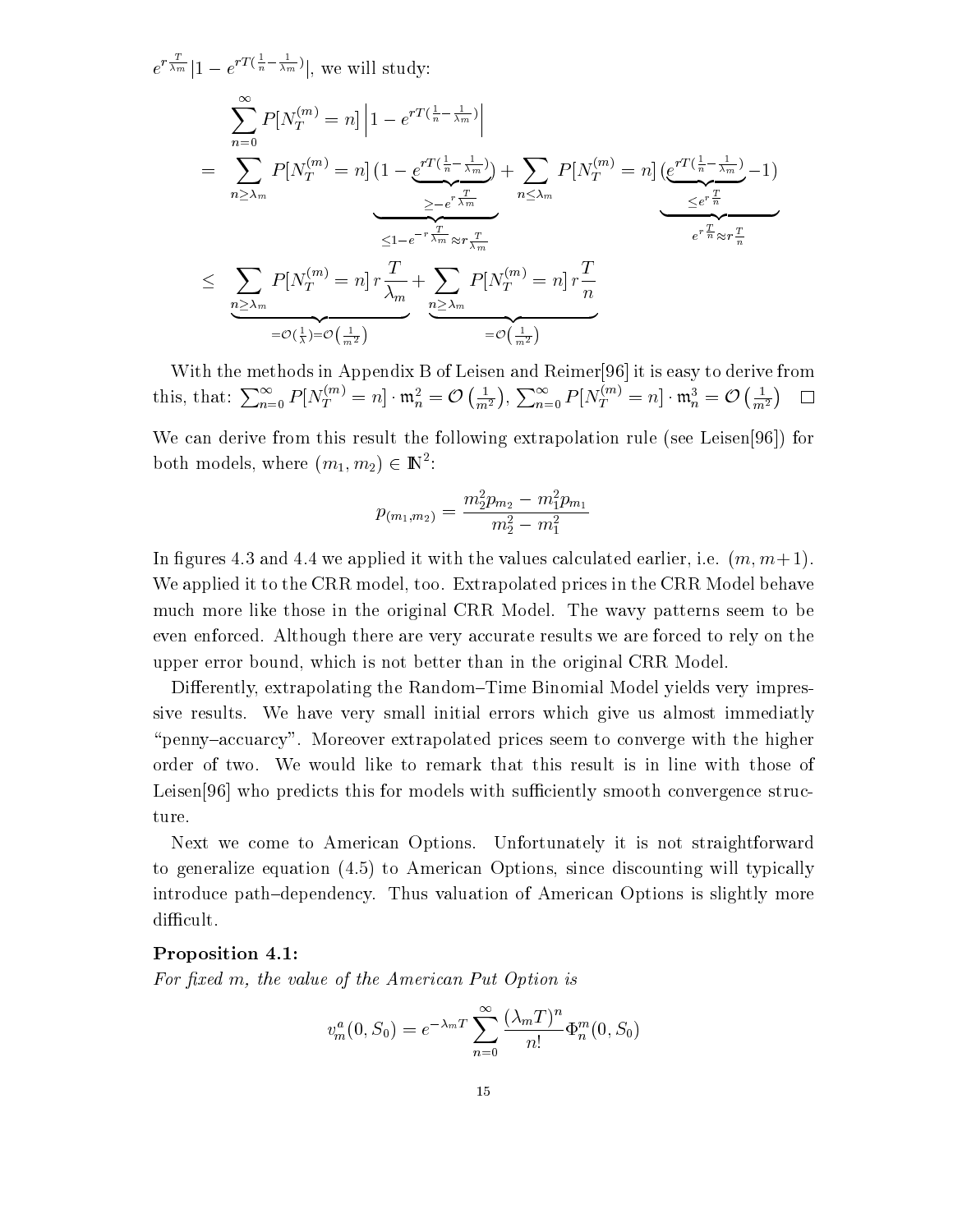where  $\Psi_n$  is us price in an n-step tree with characteristics  $(u_m, a_m, p_m)$  performing discounting in each time-step as in the original  $CRR$ -model.

*Proof.* Fix some  $n \in \mathbb{N}$  and  $t \in [0, T]$ .

On  $A^{n,\iota} := \{N_T^{\iota} \mid N_t^{\iota} \leq n\}$  we have a sequence of exactly n jumps  $(\tau_1,\ldots,\tau_n)$ on  $[t, T]$ .

Any such sequence denotes a tree with varying time step sizes  $\tau_{m,i} - \tau_{m,i-1}$ , where we can easily calculate using the usual backward-induction argument the "value" of the american put

$$
\overline{J}_{(\tau_1,\dots,\tau_n)}^{n,t}
$$

Denote the maximum over all such sequences by

$$
\tilde{J}^n_t:=\max_{(\tau_1,\dots,\tau_n)}\overline{J}^{n,t}_{(\tau_1,\dots,\tau_n)}
$$

and

$$
\overline{J}_t := E\left[\left.\tilde{J}_t^{N_T(\omega)-N_t}\right|\overline{S}_t,N_t\right]
$$

Then a little through immediately reveals that  $\Gamma$  that is the smallest supermartingalest supermartingalest supermartingalest supermartingalest supermartingalest supermartingalest supermartingalest supermartingalest supe which majorizes  $f(\overline{S}_t)$ .

Since  $(\overline{S}_t)_t$  is càdlàg,  $\overline{J}_t$  is the value of the above american put option (see El Karoui[79]).

A case study of deviations to the left resp. right reveals that for any  $n, t$  and any sequence  $(\tau_1,\ldots,\tau_n)$  and  $\tau_i^*\neq\frac{1+\cdots+1}{2}$  we have:

$$
\overline{J}_{(\tau_1,\ldots,\tau_i',\ldots,\tau_n)}^{n,t} \leq \overline{J}_{(\tau_1,\ldots,\tau_{i-1}+\tau_{i+1},\ldots,\tau_n)}^{n,t}
$$

Thus:

$$
\begin{array}{rcl} \tilde{J}^n_t & = & \overline{J}^{n,t}_{(\Delta t_n, 2\Delta t_n, \ldots, T)} \\ \text{where} & \Delta t_n & := & \frac{T-t}{n} \end{array}
$$

 $\Box$ 

This completes the proof.

#### Theorem 4.2:

$$
v_m^a(0, S_0) \xrightarrow{m} v^a(0, S_0)
$$

*Proof.* Lamberton and Pages[90] by checking condition  $(H)$  using the sufficient conditions of Mulinacci and Pratelli[96].  $\Box$ 

Thus we can calculate continuous-time prices via the above algorithm.

In figures 4.5 and 4.6 we present American Put Option Price calculations. True values are calculated using the CRR Binomial Model with a refinement of  $n = 50000$ .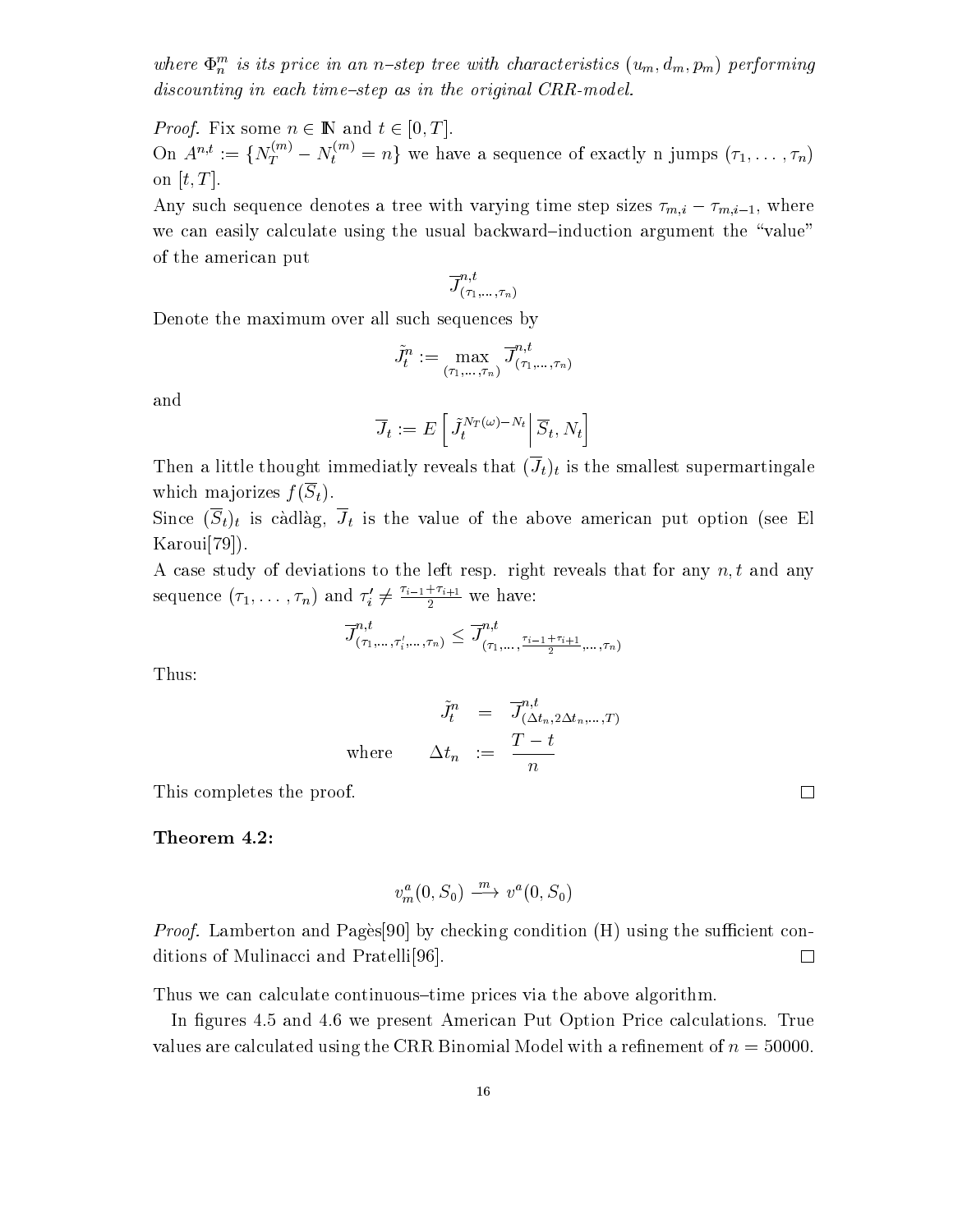

FIGURE 4.5. typical pattern resulting from American put option price calculations using the randomized model and its extrapolation with the following selection of parameters:  $S = 100, K = 110, T =$  $1, r = 0.05, \sigma = 0.3, n = 10, \ldots, 700$ 



FIGURE 4.6. typical pattern resulting from American put option price calculations using the randomized model and its extrapolation with the following selection of parameters:  $S = 100, K = 90, T =$  $1, r = 0.05, \sigma = 0.3, n = 10, \ldots, 700$ 

Besides this the figures correspond to figures 4.3 resp. 4.4. Moreover the analysis and the conlusions immediatly carry over to this case.

Through extrapolation the complication resulting from randomization is more than offset. Although randomization complicates valuation we observe that through extrapolation it gives a very competitive pricing tool.

#### 5. APPROXIMATING JUMP-DIFFUSIONS

In the approach of Amin the jump-process was simply put on top of the Binomial Model. Thus it inherited its poor convergence properties from this. Moreover though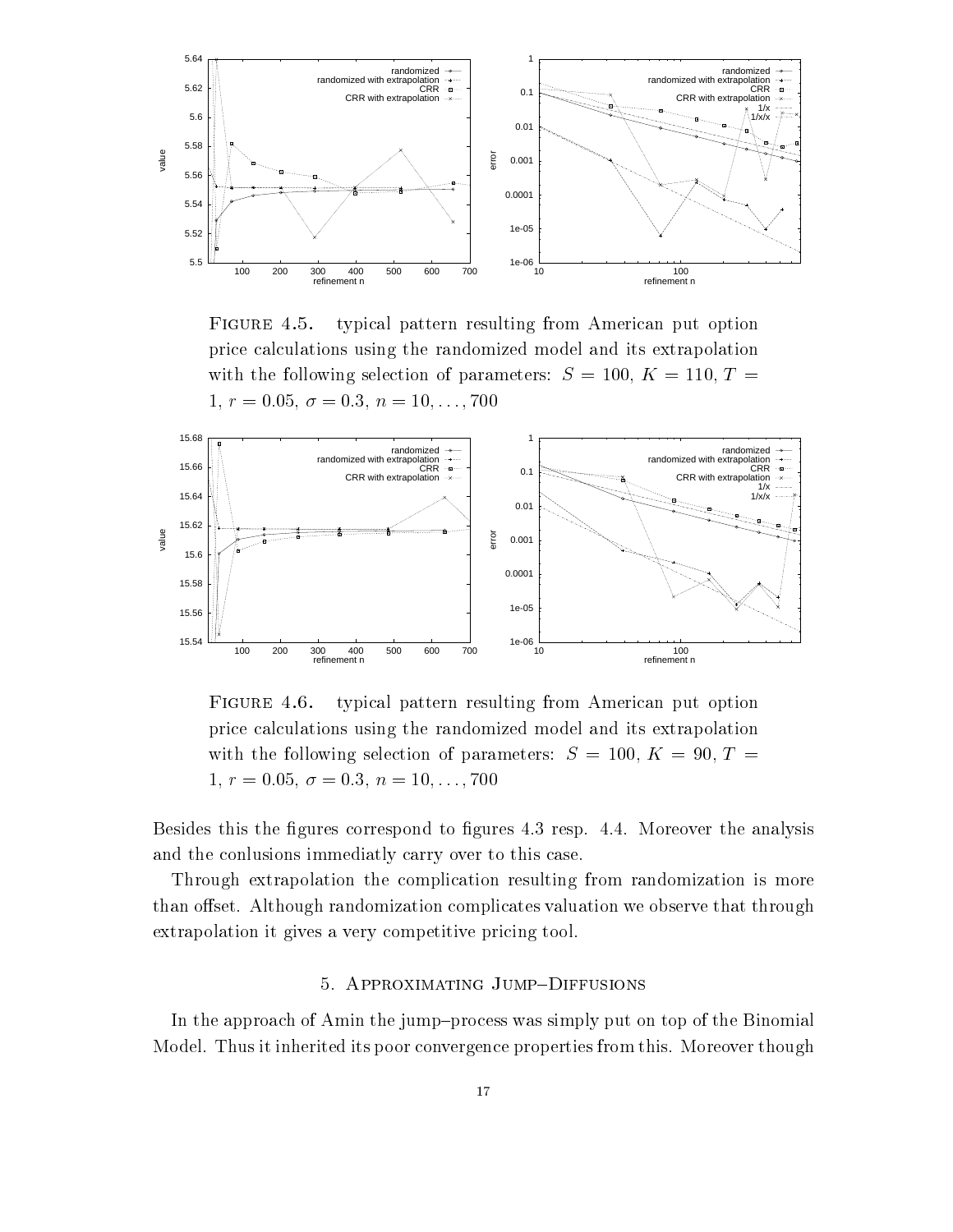the model of Amin[96] is computationally correct, it does not match the original idea of jump-diffusions of a rare event at random time.

Using the randomized Binomial Model it is straightforward to add the jump-part: The sum of two jump-processes is simply a jump-process whose intensity is the sum of the two parts. The tools developed in section 4 carry immediatly over to this case. They can be very simple and competitive for valuation purposes.

Suppose we are in the jump-diffusion framework presented at the end of section 2 and suppose we are given a sequence  $(N^m, R^m)_m$ , independent from N and converging weakly to the following process:

$$
(5.1) \t\t X_t := \mu t + \sigma W_t
$$

where here  $\mu := r - \frac{\sigma^2}{2} - \lambda E[U_i] + \pi$ . Such a sequence can be constructed easily with the results of section 3 by applying equations (3.1) and (3.9) using this  $\mu$ . The process  $N^{\cdots} := N + N^m$  is a poisson with intensity  $\lambda + \lambda_m$ . Now define the sequence of random variables  $(Z_i^{\cdots})_i$  by

(5.2) 
$$
Z_i^m \sim \begin{cases} V_i & ; \frac{\lambda}{\lambda + \lambda_m} \\ \overline{R}_i^m & ; \frac{\lambda_m}{\lambda + \lambda_m} \end{cases}
$$

and the process  $X^{\mathsf{m}}$ ,  $S^{\mathsf{m}}$  by

$$
\overline{X}_t^m := \sum_{i=1}^{N_t^m} Z_i^m
$$

$$
\overline{S}_t^m := \exp \overline{X}_t^m
$$

This approximation is very easy to perform. We believe also that due to the fact that it is straightforward, it represents much better the didactical advantages of the original CRR Binomial Model.

i=1

We have the following:

Theorem 5.1:

$$
\overline{X}^m \stackrel{d}{\implies} X
$$

 $(5.6)$   $\overline{S}^m \stackrel{d}{\implies} S$ 

*Proof.* Denote by h the function  $h: x \mapsto x + \sum_{i=1}^{N} U_i$  and by C where it is continuous. We have

$$
\sum_{i=1}^{N^{m}} \overline{R}^{m} \stackrel{d}{\Longrightarrow} \left(r - \frac{\sigma^{2}}{2}\right)t + \sigma W_{t}
$$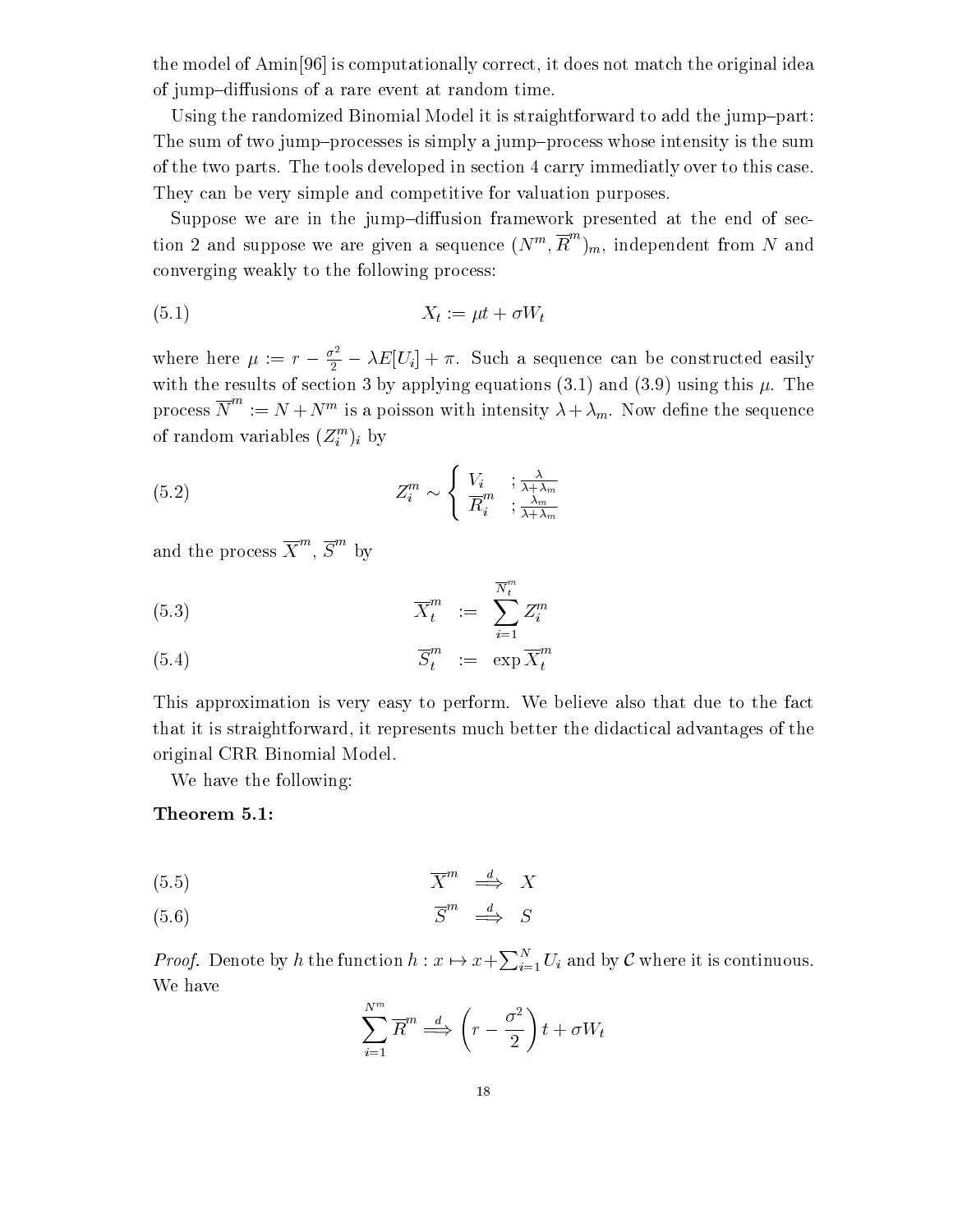Since this is continuous, we have according to proposition VI.1.23 in Jacod and Shiryaev[87] that  $\begin{bmatrix} 2 & 1 \\ 2 & 1 \end{bmatrix}$ 

$$
P\left[\sum_{i=1}^{N^m}\in\mathcal{C}\right]=1
$$

Thus according to VI.3.8 (ii) in Jacod and Shiryaev[87]:

$$
\overline{X}^m = \sum_{i=1}^{N^m} \overline{R}^m + \sum_{i=1}^{N} U_i \stackrel{d}{\Longrightarrow} X
$$

 $\Box$ 

The put Payoff-function is continuous and bounded. This and the above theorem immediatly gives us:

# Proposition 5.1:

For European Put Options we have:

$$
v_m^e(0, S_0) \xrightarrow{m} v^e(0, S_0)
$$

From Put-Call Parity follows then:

# Proposition 5.2:

For European Call Options we have:

$$
v_m^e(0, S_0) \xrightarrow{m} v^e(0, S_0)
$$

This means that we have convergence for european calls, especially in the case of Merton to the formula (2.17).

The methods and proofs presented in the previous section carry immediatly over:

# Proposition 5.3:

For European Options we can calculate its value by

$$
v_m^e(0, S_0) = e^{-(r+\lambda+\lambda_m)T} \sum_{n=0}^{\infty} \frac{((\lambda+\lambda_m)T)^n}{n!} \Phi_n^m(0, S_0)
$$

where  $\mathcal{L}_n^\infty(\mathbf{0},\mathcal{S}_0)$  can be calculated through intermediate calculations in backward induction as in section 4.

For American Options we can calculate its value by

$$
v_m^a(0, S_0) = e^{-(\lambda + \lambda_m)T} \sum_{n=0}^{\infty} \frac{((\lambda + \lambda_m)T)^n}{n!} \Phi_n^m(0, S_0)
$$

where  $\Psi_n$  (0,  $S_0$ ) is its price in an n-step tree with characteristics (u<sub>m</sub>, u<sub>m</sub>, p<sub>m</sub>).

## Theorem 5.2:

For American Put Options we have:

$$
v_m^a(0, S_0) \xrightarrow{m} v^a(0, S_0)
$$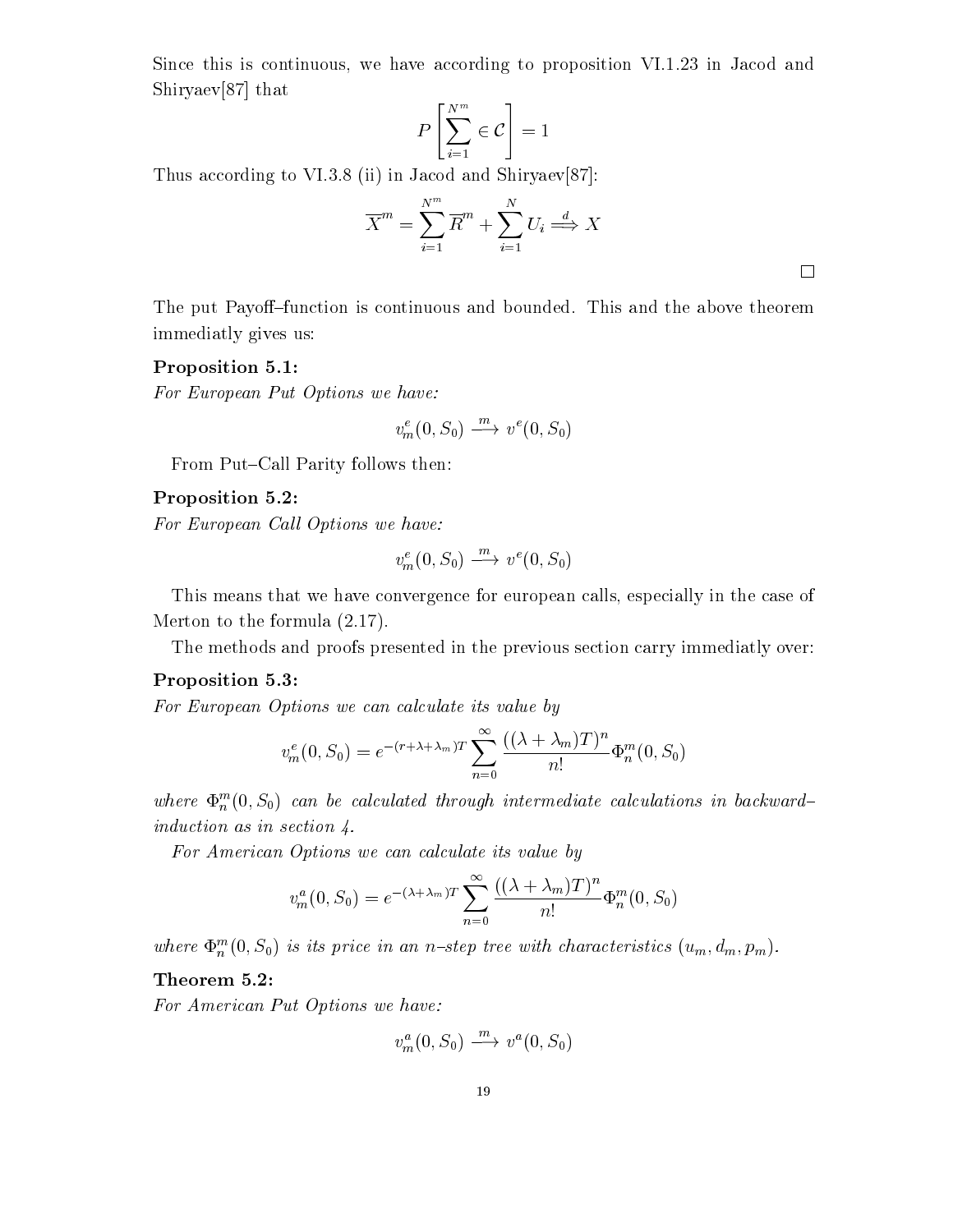

FIGURE 5.1. typical pattern resulting from American put option price calculations in a model allowing immediate ruin using the randomized model and the Amin Model resp. their extrapolations with the following selection of parameters:  $S = 100, K = 110, T = 1, r =$ 0.05,  $\sigma = 0.3$ ,  $\lambda = 0.1$ ,  $n = 10, \ldots, 600$ 



FIGURE 5.2. typical pattern resulting from American put option price calculations in a model allowing immediate ruin using the randomized model and the Amin Model resp. their extrapolations with the following selection of parameters:  $S = 100, K = 90, T = 1, r =$ 0.05,  $\sigma = 0.3$ ,  $\lambda = 0.1$ ,  $n = 10, \ldots, 600$ 

For the problem of approximating a jump-diffusion allowing immediate ruin in the stock, we presented in section 2 the formula of Merton[76] (equation (2.18)). According to this formula the value for a European Call Option can be calculated via the Black–Scholes formula with adjusted interested rate  $r+\lambda$ . The argumentation of Merton<sup>[73]</sup> tells us that in the original Black–Scholes framework the right to exercise an American Call Option is worthless, i.e. both prices coincide. Adjusting it to this case we deduce that in the framework of Merton[76], where there is a probability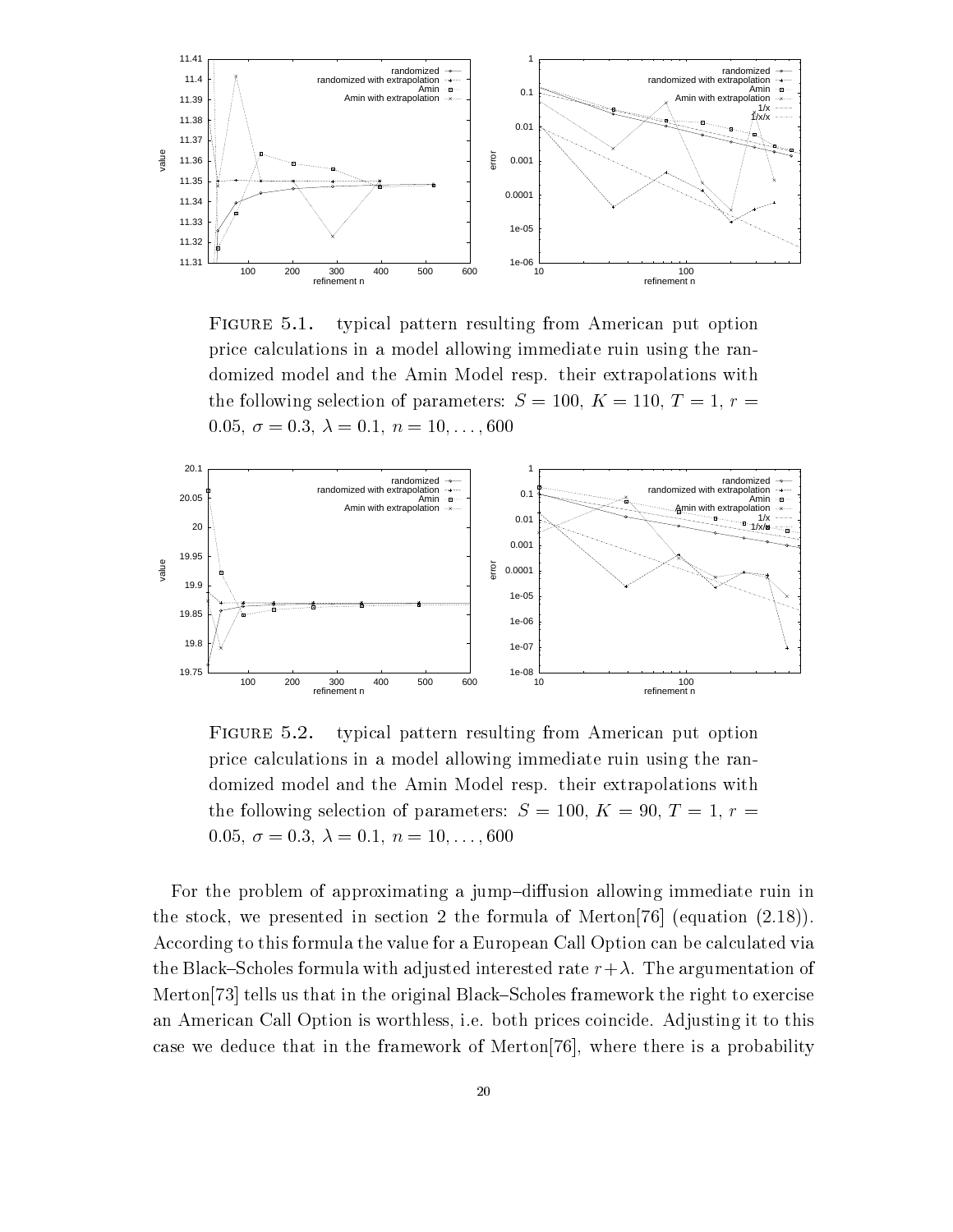of immediate ruin, the problem of pricing European and American Call Options is exactly equal to those in the Black–Scholes framework. Since we discussed this detailed in section 4 and explained its superiour performance we will now restrict ourselves to American Put Options.

Figures 5.1 and 5.1 are organised as figures 4.5 and 4.6: Figure 5.1 contains out-of-the-money options, whereas 5.2 contains in-the-money options. Left-hand figures contain the values; right-hand figures the error to the true value. The true value is calculated using the Amin model with refinement  $n = 50000$ .

We observe in the figures that in contrast to the Amin model, the Random-Time Binomial Model exhibits an extremely smooth structure. Moreover the upper bounding error line has slightly lower initial error. Extrapolated prices in the Amin Model behave much more like those in the original CRR Model. The wavy patterns seem to be even enforced. Although there are some accurate results we are forced to rely on the upper error bound, which is not better than in the original CRR Model. Differently, extrapolating the Random–Time Binomial Model yields very small initial errors which give us almost immediatly "penny-accuracy". Moreover extrapolated prices seem to converge with the higher order of two. Thus the remarkable convergence properties of the Random–Time Binomial Model carry over to the approximation of jump-diffusions.

#### 6. Conclusion

In this paper we studied a Binomial Model with Random Time steps. We showed how price approximations for European and American Put and Call Options can be calculated easily in the Black–Scholes setup. We prove convergence to the continuous-time solution. For European Put Options we proved order-of-convergence one. Extrapolation improved the results impressively. Thus this Model can serve as an efficient tool in the Black–Scholes setup. A second important contribution is that the Random-Time Binomial Model gives intuitive and straightforward approximations to jump-diffusions.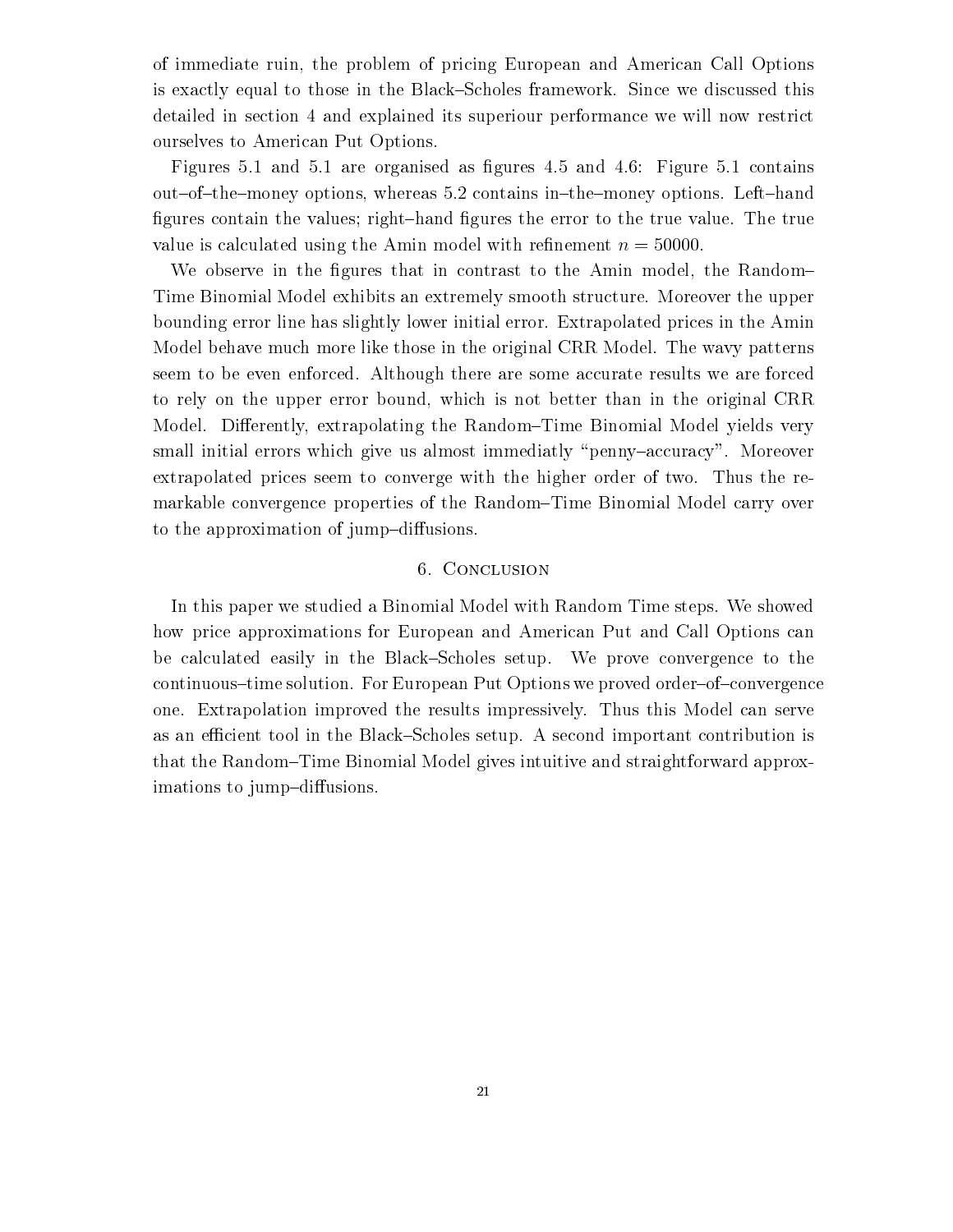- Amin, K.I. [1993]: "Jump Diffusion Option Valuation in Discrete Time", Journal of Finance,  $43$ , pp.  $1833-1863$ .
- Amin, K.;A. Khanna [1994]: "Convergence of American Option Values from Discrete– to Continuous–Time Financial Models", Mathematical Finance 4, pp. 289-304.
- Ball, A.C.; Torous, W.N. [1985]: "On Jumps in Common Stock Prices and Their Impact on Call Option Pricing", Journal of Finance, pp. 155-173.
- Billingsley, P. [1968]: "Convergence of Probability Measures", Wiley.
- Black, F.; Scholes, M. [1973]: "The pricing of options and corporate liabilities", Journal of Political Economy 81, pp.  $637-659$ .
- Broadie, M.; Detemple, J. [1996]: "American Option Evaluation: New Bounds, Approximations, and a Comparison of Existing Methods", Review of Financial  $Studies 9, pp. 1211–1250$
- Cox, J.; Ross, S.A. [1976]: "The valuation of options for alternative stochastic processes", Journal of Financial Economics 3, pp. 145-166.
- Cox, J.; Ross, S.A., Rubinstein M. [1979]: "Option Pricing: A Simplified Approach", Journal of Financial Economics 7, pp. 229–263.
- Dengler, H.; Jarrow, R. [1996]: "Option Pricing Using a Binomial Model with Random Time Steps (A Formal Model of Gamma Hedging) ", forthcoming: Review of Derivatives Research.
- El Karoui, N.  $[1979]$ : "Les aspects probabilistes du contrôle stochastique", Lecture Notes in Mathematics  $876$ , Springer-Verlag, pp. 73-238.
- Föllmer, H.; Sondermann, D. [1986]: "Hedging of Contingent Claims under Incomplete Information", Contributions to Mathematical Economics, North Holland, pp.  $205-223$ .
- Harrison, J.; Kreps, D. [1979]: "Martingales and Arbitrage in multiperiod security markets",  $J. Econom. Th. 20$ , pp.  $381–408$ .
- Harrison, J.; Pliska S. [1981]: "Martingales and Stochastic Integrals in the Theory of Continuous Trading", Stochastic Processes and their Applications 11, pp.  $215-260$ .
- Jacod, J.; Shiryaev, A.N. [1987]: "Limit Theorems for Stochastic Processes", Springer-Verlag.
- **Jarrow, R.; Rosenfeld, E. [1984]:** "Jumps Risks and the Intertemporal Capital Asset Pricing Model", *Journal of Business*, pp. 337-351.
- **Jarrow, R.; Rudd A.** [1983]: Option Pricing, Homewood, Illinois, pp.183–188.
- **Jorion [1988]:** "On Jump Processes in the Foreign Exchange and Stock Markets", Review of Financial Studies, pp.  $427-445$ .